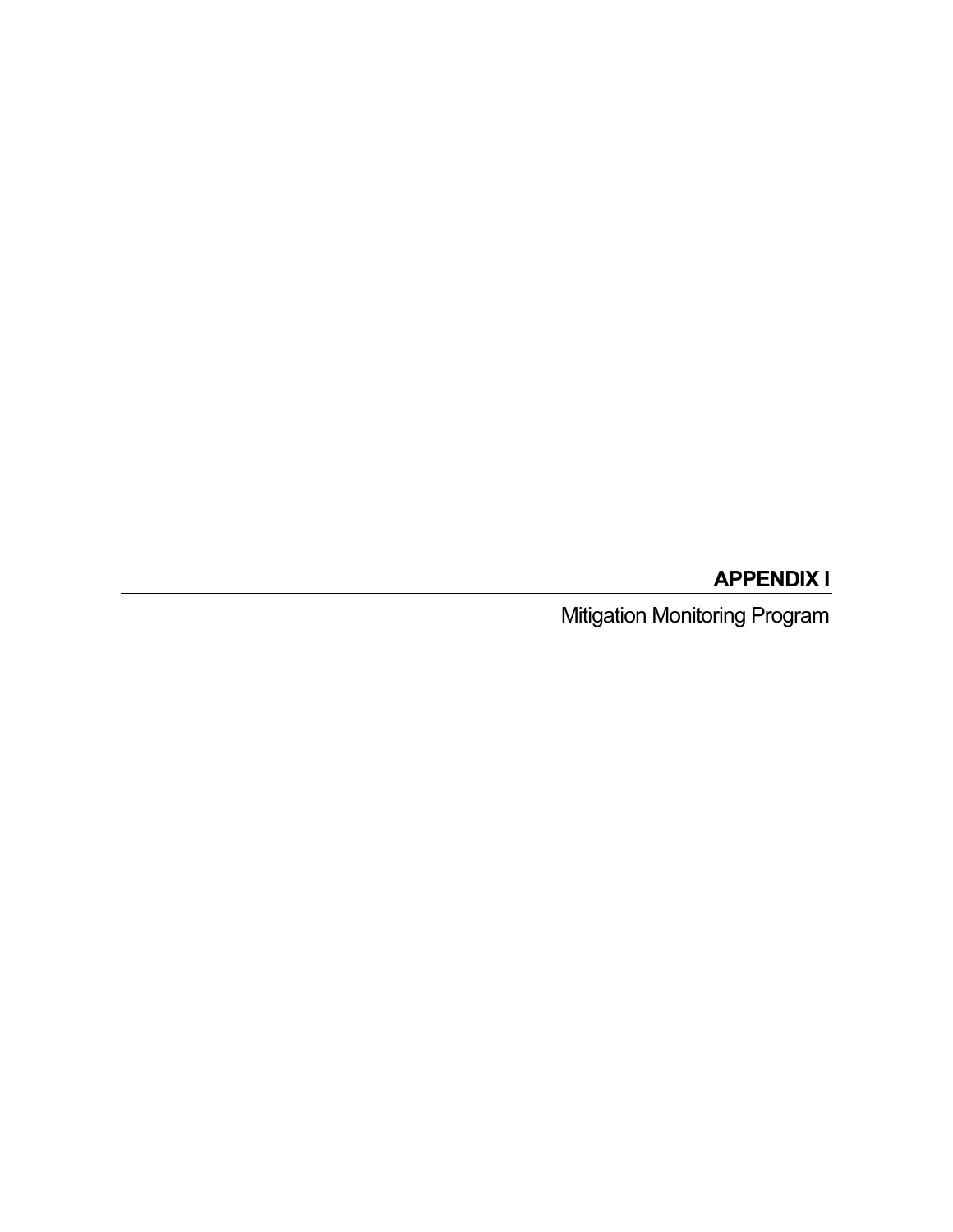The California State Lands Commission (CSLC) is the lead agency under the California Environmental Quality Act (CEQA) for the Pacific Gas & Electric Company (PG&E) Replacement of Distribution Feeder Main 0630 (DFM-0630/R-1385) Across the Sacramento River Project (Project). In conjunction with approval of this Project, the CSLC adopts this Mitigation Monitoring Program (MMP) for implementation of mitigation measures (MMs) for the Project to comply with Public Resources Code section 21081.6, subdivision (a), and State CEQA Guidelines sections 15074, subdivision (d), and 15097.

The Project authorizes PG&E (Applicant) to decommission and replace Project-related facilities located on State-owned land. The Applicant submitted an application for a new lease agreement for the continuation of an existing use of State-owned land not previously under lease.

# **1.1 PURPOSE**

It is important that significant impacts from the Project are mitigated to the maximum extent feasible. The purpose of an MMP is to ensure compliance and implementation of MMs; this MMP shall be used as a working guide for implementation, monitoring, and reporting for the Project's MMs.

# **1.2 ENFORCEMENT AND COMPLIANCE**

The CSLC is responsible for enforcing this MMP. The Project Applicant is responsible for the successful implementation of and compliance with the MMs identified in this MMP. This includes all field personnel and contractors working for the Applicant.

# **1.3 MONITORING**

CSLC staff may delegate duties and responsibilities for monitoring to other environmental monitors or consultants as necessary. Some monitoring responsibilities may be assumed by other agencies, such as affected jurisdictions (Sutter County, Colusa County). The CSLC or its designee shall ensure that qualified environmental monitors are assigned to the Project.

**Environmental Monitors.** To confirm implementation and success of the MMs, an environmental monitor must be on-site during all Project activities with the potential to create significant environmental impacts or impacts for which mitigation is required. Along with CSLC staff, the environmental monitor(s) are responsible for:

• Confirming that the Applicant has obtained all applicable agency reviews and approvals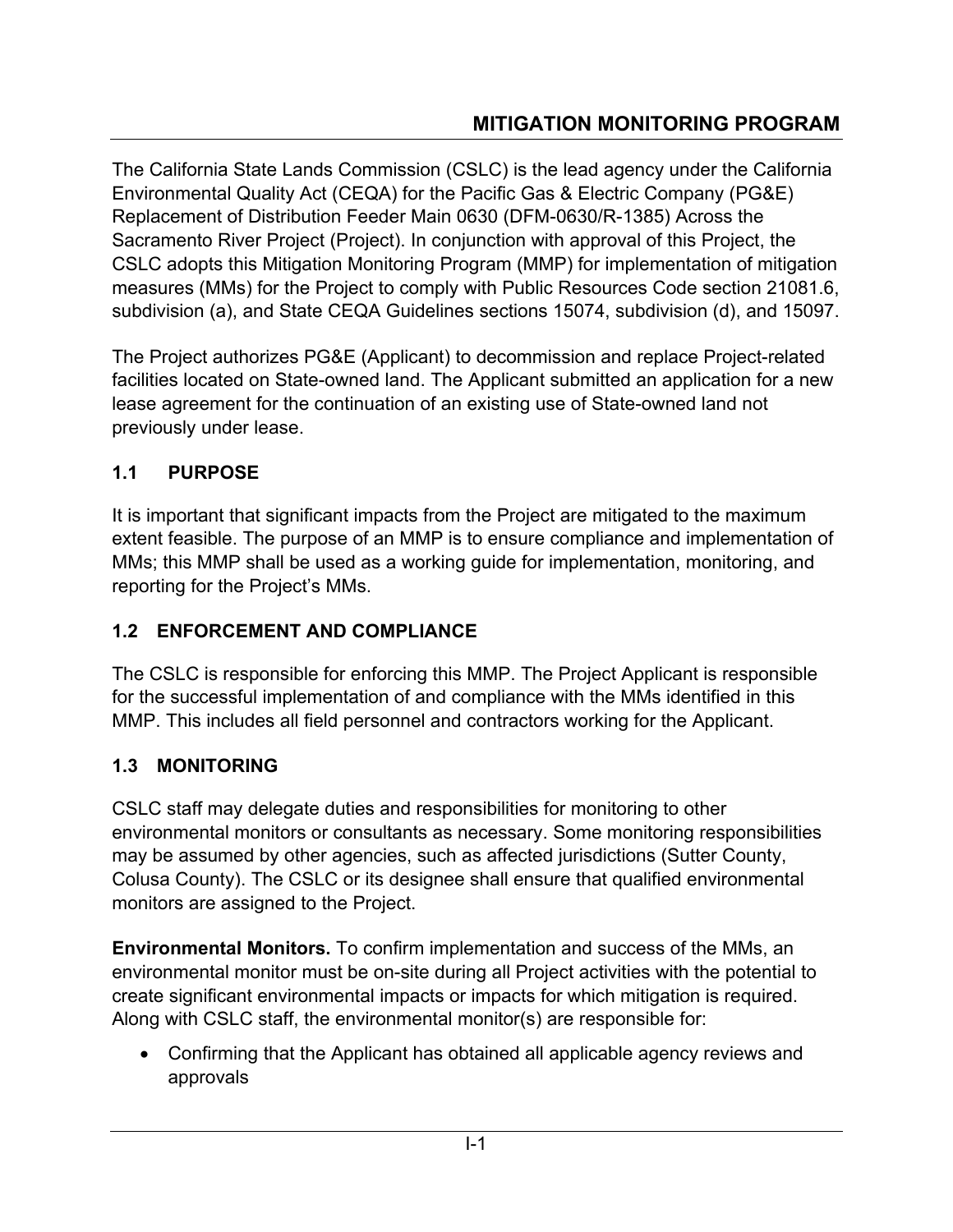- Coordinating with the Applicant to integrate the mitigation monitoring procedures during Project implementation
- Confirming that the MMP is followed

The environmental monitor shall immediately request any deviation from the procedures identified in this MMP to CSLC staff or its designee and shall not implement the request until CSLC staff or its designee approve any deviation and its correction.

**Workforce Personnel.** Implementation of the MMP requires the full cooperation of Project personnel and supervisors. Many of the MMs require action from site supervisors and their crews. To facilitate successful implementation, relevant mitigation procedures shall be written into contracts between the Applicant and any contractors.

**General Reporting Procedures.** A monitoring record form shall be submitted to the Applicant, and once the Project is complete, a compilation of all the logs shall be submitted to CSLC staff. CSLC staff or its designated environmental monitor shall develop a checklist to track all procedures required for each MM and shall confirm that the timing specified for the procedures is followed. The environmental monitor shall note any issues that may occur and take appropriate action to resolve them.

**Public Access to Records.** Records and reports are open to the public and are to be provided upon request.

## **1.4 MITIGATION MONITORING PLAN**

This section presents the mitigation measures for Aesthetics; Biological Resources; Cultural Resources; Cultural Resources – Tribal; Geology, Soils, and Paleontological Resources; Hazards and Hazardous Materials; Hydrology and Water Quality; Noise; Recreation; and Transportation. All other environmental factors were found to have less than significant or no impacts; therefore, they are not included. The MMP includes the following information:

- **Potential Impact**
- **Mitigation Measure** (full text of the measure)
- **Monitoring/Reporting Action** (action to be taken by monitor or Lead Agency)
- **Effectiveness Criteria** (how the agency can know if the measure is effective)
- **Responsible Party** (entity responsible to ensure MM compliance)
- **Timing** (Phase 1 and/or 2; before, during, or after construction; during operation; etc.)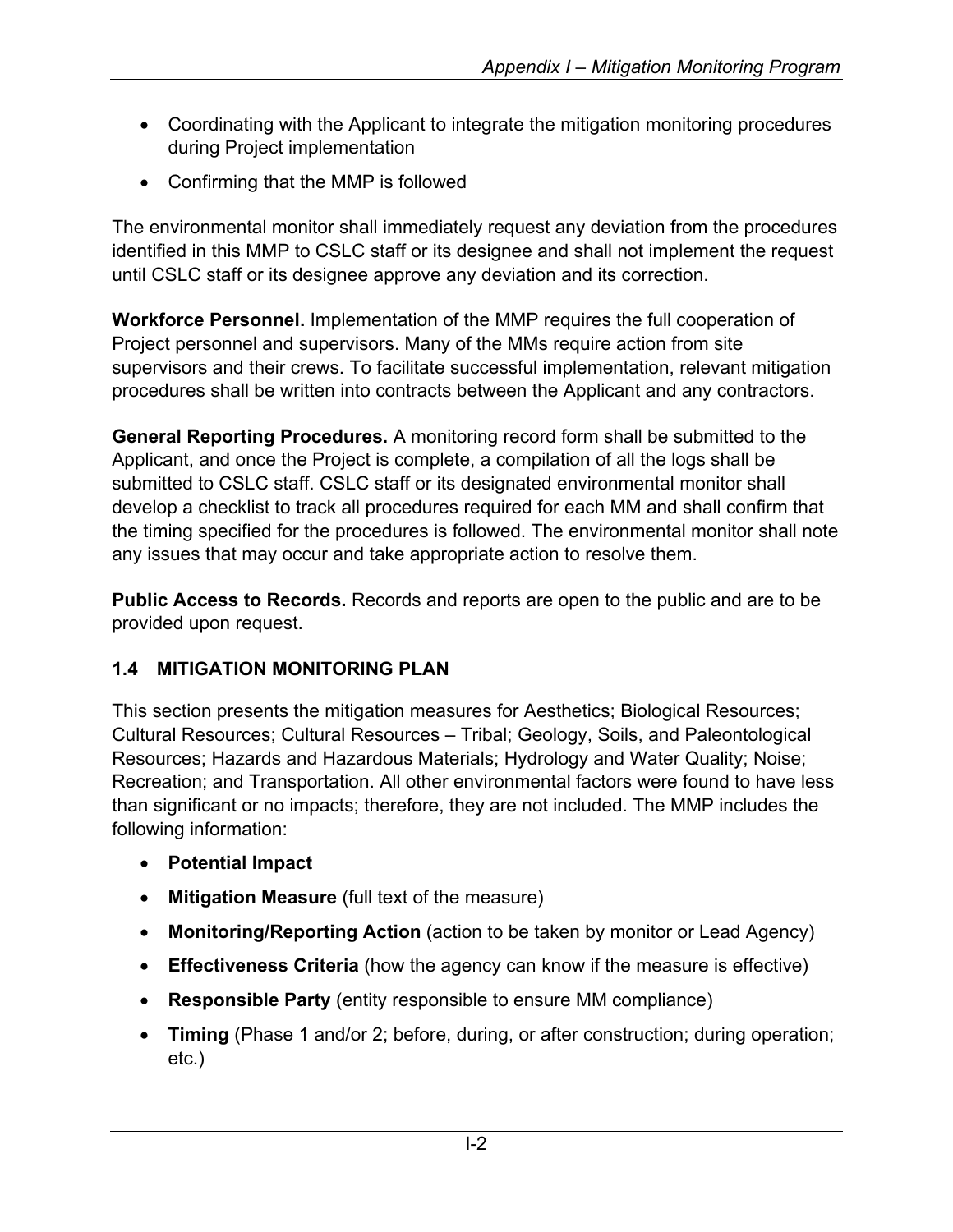# **1.4.1 AESTHETICS**

### *Potential Impact:* **Create a new source of substantial light or glare**

**MM AES-1 Nighttime Illumination Shielding.** Project lighting shall be as low in intensity as possible to meet Project needs and safety requirements, be focused on work areas, and equipped with shielding to minimize glare and spillover into adjacent areas.

*Monitoring/Reporting Action:* Observe nighttime lighting for compliance *Effectiveness Criteria:* Lighting glare minimized *Responsible Party:* PG&E and contractors **Timing:** Phases 1 and 2, during any nighttime work

# **1.4.2 BIOLOGICAL RESOURCES**

*Potential Impact:* **Swainson's hawk**

**MM BIO-1: Swainson's Hawk Nesting Season Avoidance or Pre-Construction Surveys**. For Project activities within Swainson's hawk nesting season (March 1 to September 15), a qualified biologist, approved by CSLC staff, shall conduct preconstruction Swainson's hawk surveys within one week prior to any construction disturbance. If active Swainson's hawk nests are identified near the Project area, then based on nest protection buffers outlined in PG&E's Nesting Bird Management Plan the following shall be required:

- Postpone Project activities within 0.25-mile of the nest until after the young have fledged and are no longer dependent on the nest tree; and
- If it is not possible to postpone Project activities, construction activities may only proceed with both CDFW approval and nest monitoring by a qualified raptor biologist. If the monitoring biologist observes signs of distress, then they shall have the authority to stop construction work. If the nest is abandoned due to Project-related disturbance, but the nestlings are still alive, PG&E is required to fund the nestlings' recovery, rearing in captivity, and subsequent controlled release.

*Monitoring/Reporting Action:* Submit pre-construction survey report to CSLC prior to ground disturbance, submit proposed buffers to CSLC for review if needed, submit request to CDFW if needed, observation reports

*Effectiveness Criteria:* Compliance with buffers, nest monitoring if needed *Responsible Party:* PG&E and contractors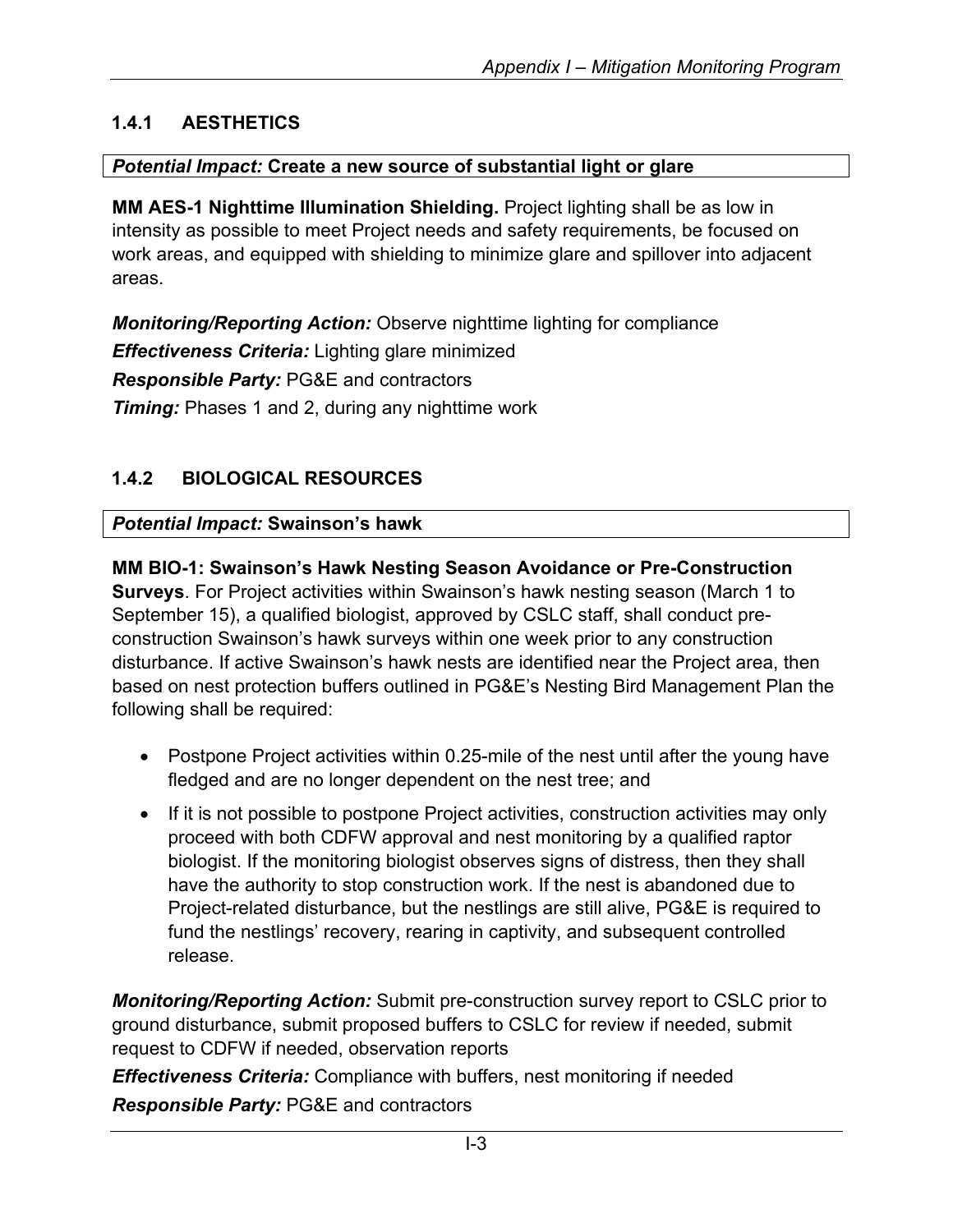*Timing:* Phases 1 and 2, prior to the start and throughout Project activities

### *Potential Impact:* **Nesting birds**

### **MM BIO-2: Nesting Bird Season Avoidance or Pre-Construction Surveys**. If

Project-related vegetation removal and ground-clearing activities are scheduled between March 1 and August 1, then pre-construction surveys shall be conducted within one week prior to the start of construction in potential nesting habitat within 350 feet of the Project area to identify nest sites. If an active raptor or passerine bird nest is identified, an appropriate species-specific nest protection buffer shall be identified based on PG&E's Nesting Bird Management Plan and site-specific conditions. A preconstruction nesting survey report shall be prepared and submitted to CDFW and CSLC within one week of pre-construction surveys, that outlines the surveys conducted, nest locations identified, and recommended nest protection buffers. Construction activities shall be prohibited within the established buffer zones until the young have fledged.

*Monitoring/Reporting Action:* Submit pre-construction survey report to CSLC and CDFW prior to ground disturbance during the nesting bird season, submit proposed buffers to CSLC for review if needed, observation reports

*Effectiveness Criteria:* Compliance with buffers

### *Responsible Party:* PG&E and contractors

*Timing:* Phases 1 and 2, prior to the start and throughout Project activities conducted between March 1 and August 1

### *Potential Impact:* **Giant Gartersnake**

### **MM BIO-3: Giant Gartersnake Work Window and Pre-Construction Surveys**.

Project activities shall be conducted during the GGS active season (May 1 to October 1) to the extent practicable. A qualified biologist, approved by CSLC, shall conduct a survey and identify where exclusion fencing is needed within the Project area. If needed, a solid exclusion fence shall be installed around the perimeter of work sites and shall be inspected weekly. Burrows and other refuge habitat shall be avoided to the extent practicable.

If work will be conducted during the inactive period (October 2 to April 30), then PG&E shall conduct preparation work during the snake's active period to make construction areas ready for work during the inactive season. Preparation work can include, at a minimum, adding baserock to access roads and work sites, grading access roads and work sites, and installing work zone exclusion fencing. If GGS are encountered during construction activities, snakes shall be allowed to move away from construction activities, or if relocation is required, a biologist shall follow USFWS handling protocols and move snakes to the nearest appropriate habitat out of harm's way.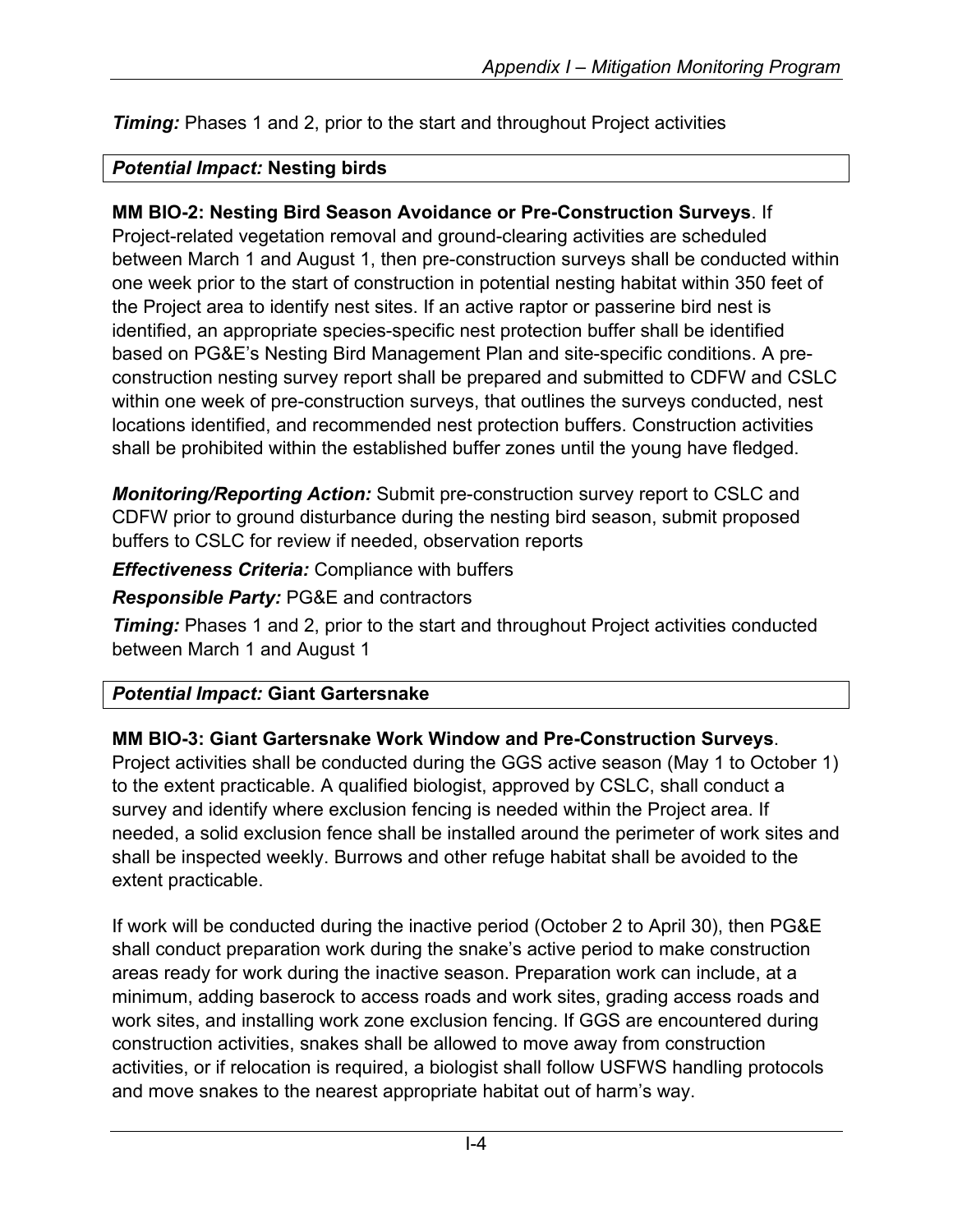*Monitoring/Reporting Action:* Submit pre-construction survey report to CSLC prior to ground disturbance, submit proposed buffers to CSLC for review if needed, USFWS/CDFW notification of relocation if needed, observation reports

*Effectiveness Criteria:* Exclusion fencing in place if needed, GGS relocated as needed, no GGS mortality

*Responsible Party:* PG&E and contractors

*Timing:* Phases 1 and 2, prior to the start and throughout Project activities

# *Potential Impact:* **Western pond turtle**

**MM BIO-4: Western Pond Turtle (WPT) Pre-Construction Surveys**. A qualified biologist, approved by CSLC, shall conduct pre-construction surveys for WPT within 48 hours prior to ground disturbance to ensure that individuals are not present in the work area. Prior to ground disturbance activities, a barrier, such as wildlife exclusion fencing, shall be placed around the excavation area to prevent WPT from moving into work areas. A qualified biological monitor shall be present to monitor project activities during all in-water work and initial ground disturbance that has the potential to impact specialstatus species. Should WPT be found within the work areas, a qualified biologist shall relocate the species outside of work area barriers.

*Monitoring/Reporting Action:* Submit pre-construction survey report to CSLC prior to ground disturbance

*Effectiveness Criteria:* Barrier fencing in place if needed, WPT relocated as needed, no WPT mortality

*Responsible Party:* PG&E and contractors

**Timing:** Phases 1 and 2, prior to the start and throughout work on or adjacent to levee banks as well as the Pipe Staging Area

# *Potential Impact:* **Special-status wildlife species and habitats**

**MM BIO-5: Environmental Training Program**. An environmental training program shall be developed and presented by a qualified biologist, approved by CSLC. All contractors and employees involved with the Project shall be required to attend the training program prior to work on the Project. At a minimum, the program shall cover special-status species that could occur on the site, their distribution, identification characteristics, sensitivity to human activities, legal protection, penalties for violation of state and federal laws, reporting requirements, and required Project avoidance, minimization, and mitigation measures.

*Monitoring/Reporting Action:* Signatures of trained employees for compliance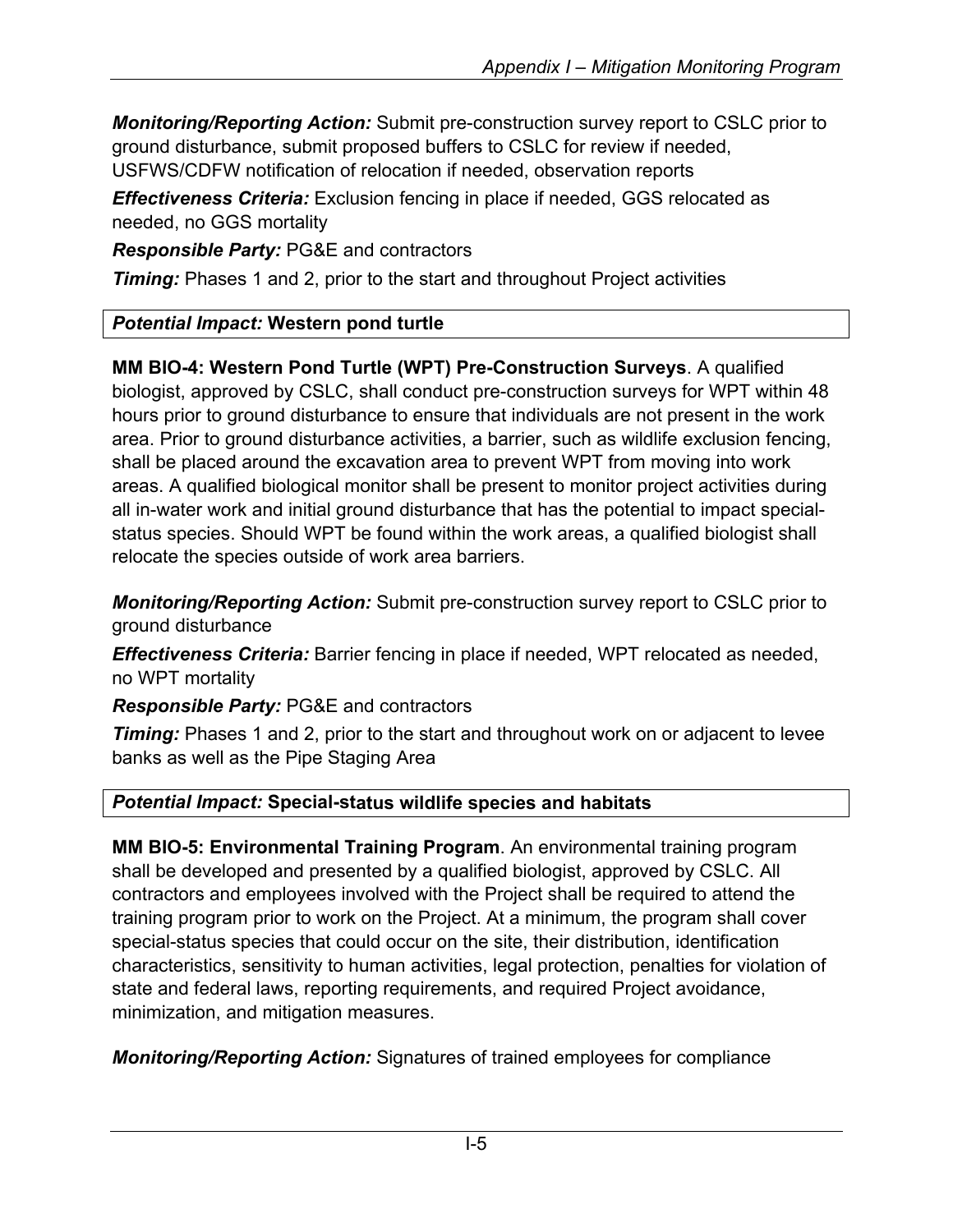*Effectiveness Criteria:* All construction workers complete the program, special-status species avoidance

*Responsible Party:* PG&E and contractors

*Timing:* Phases 1 and 2, prior to and throughout Project activities

## *Potential Impact:* **Special-status wildlife species**

**MM BIO-6: Biological Monitoring**. A qualified biological monitor, approved by CSLC staff, shall survey the onshore work area for sensitive species or other wildlife that may be present no more than 24 hours prior to the commencement of Project activities. In addition, the biological monitor shall monitor Project activities within surface water and sensitive habitats, and other activities that have the potential to impact special-status species on a daily basis once Project activity begins. If at any time during Project activities any special-status wildlife species are observed within the Project area, work around the animal's immediate area shall be stopped or work shall be redirected to an area within the Project area that would not impact these species until the animal is relocated by a qualified biologist. Listed species would be allowed to leave of their own volition, unless immediate action is required to avoid injury or death. Should any listed species require relocation, a qualified biologist shall relocate the species outside the work area barriers and notify USFWS or CDFW. Work would resume once the animal is clear of the work area. In the unlikely event a special-status species is injured or killed by Project-related activities, the biological monitor would stop work and notify CSLC and consult with the appropriate agencies to resolve the impact prior to re-starting work in the area.

*Monitoring/Reporting Action:* Observation reports *Effectiveness Criteria:* Special-status species avoidance *Responsible Party:* PG&E and contractors

*Timing:* Phases 1 and 2, prior to the start and throughout Project activities

## *Potential Impact:* **Special-status fish and aquatic species and habitats**

**MM BIO-7: Turbidity Monitoring Plan**. PG&E shall implement a Turbidity Monitoring Plan during all in-water work to ensure that turbidity levels upstream and downstream of the Project area are compliant with regulatory requirements. A CSLC-approved environmental monitor shall be present during in-water work to regularly monitor turbidity levels upstream and downstream of in-water work activities. If the results of the turbidity monitoring plan detect a Project-related increase in turbidity that exceeds the allowable thresholds for increased turbidity, as defined by regulatory permits, corrective measures will be implemented. Corrective measures may include the use of a turbidity curtain or other sediment control devices, alteration to the timing and duration of in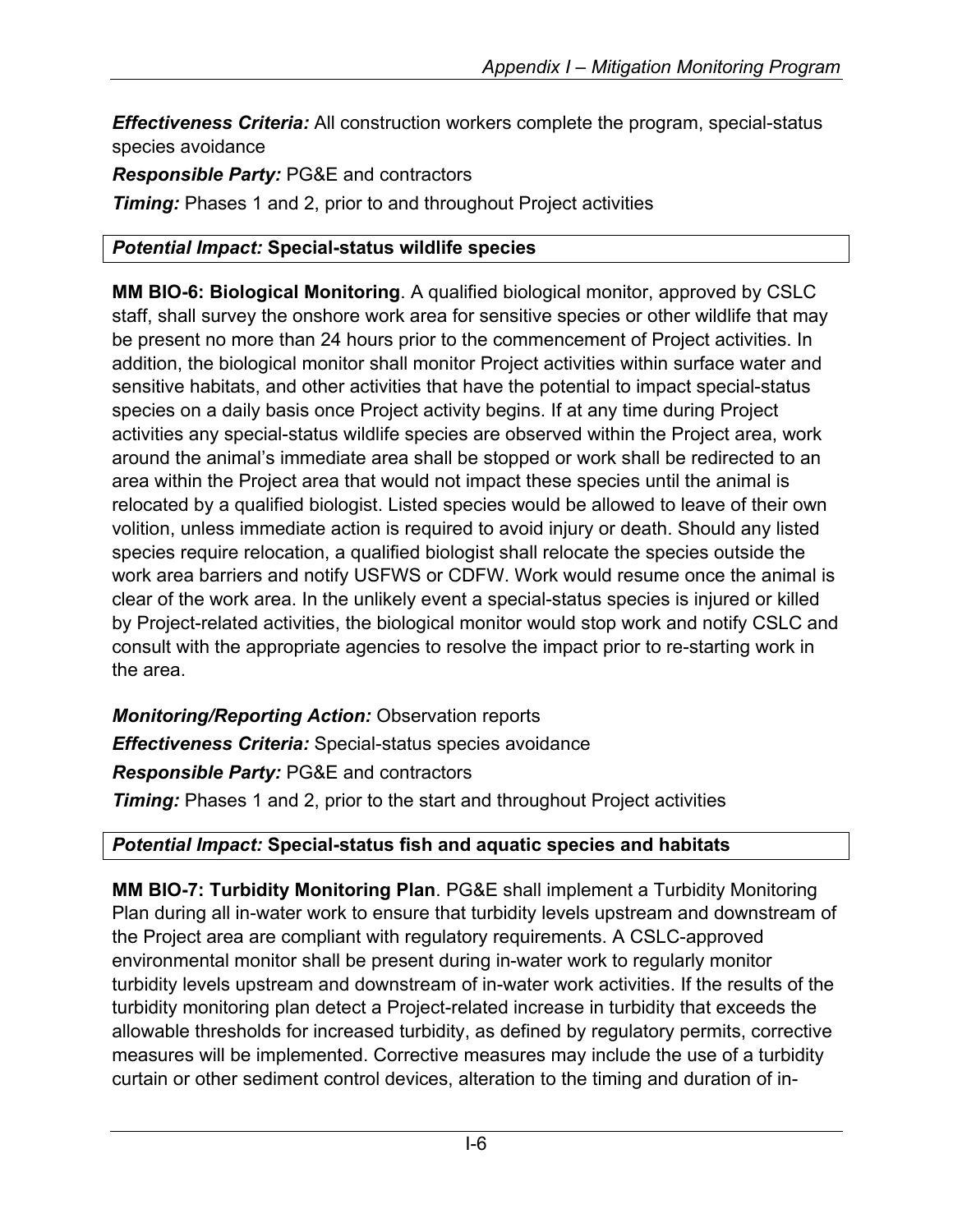water work and excavation, or minor modifications in methodology that result in reducing the in-water excavation.

*Monitoring/Reporting Action:* Submit plan to CSLC for review and approval at least 30 days prior to in-river work, and weekly monitoring results

*Effectiveness Criteria:* Minimized turbidity, no associated special-status fish and aquatic species injury or mortality

*Responsible Party:* PG&E and contractors

**Timing:** Phase 2, prior to the start of and throughout in-river work

# *Potential Impact:* **Valley elderberry longhorn beetle**

**MM BIO-8: Valley Elderberry Longhorn Beetle Training.** All personnel, including PG&E employees and contractors, who are likely to encounter blue elderberry plants or VELB, especially during vegetation removal activities, are required to receive training on VELB. A qualified biologist, approved by CSLC staff, shall provide training to all contractors prior to the start of work on the Project.

*Monitoring/Reporting Action:* Signatures of trained employees for compliance *Effectiveness Criteria:* All personnel complete the program, special-status species avoidance

*Responsible Party:* PG&E and contractors

*Timing:* Prior to and throughout Project activities

# *Potential Impact:* **Valley elderberry longhorn beetle habitat**

**MM BIO-9: Valley Elderberry Longhorn Beetle Habitat Avoidance.** When grounddisturbing activities will be implemented within 20 feet of blue elderberry, a qualified biologist, approved by CSLC staff, will identify a work exclusion zone (i.e., 5 to 20 feet of the dripline of all blue elderberry shrubs), with pin flagging or other appropriate means, within which ground disturbance, tree felling, and equipment and vehicle operation will be avoided or minimized. Except for cut stump treatment of removed trees (nonelderberry), herbicides will not be used within this zone. When performing vegetation maintenance work in compliance with Public Resources Code Sections 4291–4293, pruning, rather than removal of blue elderberry plants, will be performed where feasible.

*Monitoring/Reporting Action:* Observed elderberry shrub buffers and submit observation reports

*Effectiveness Criteria:* Compliance with buffers; Special-status species avoidance

*Responsible Party:* PG&E and contractors

**Timing:** Prior to and throughout Project activities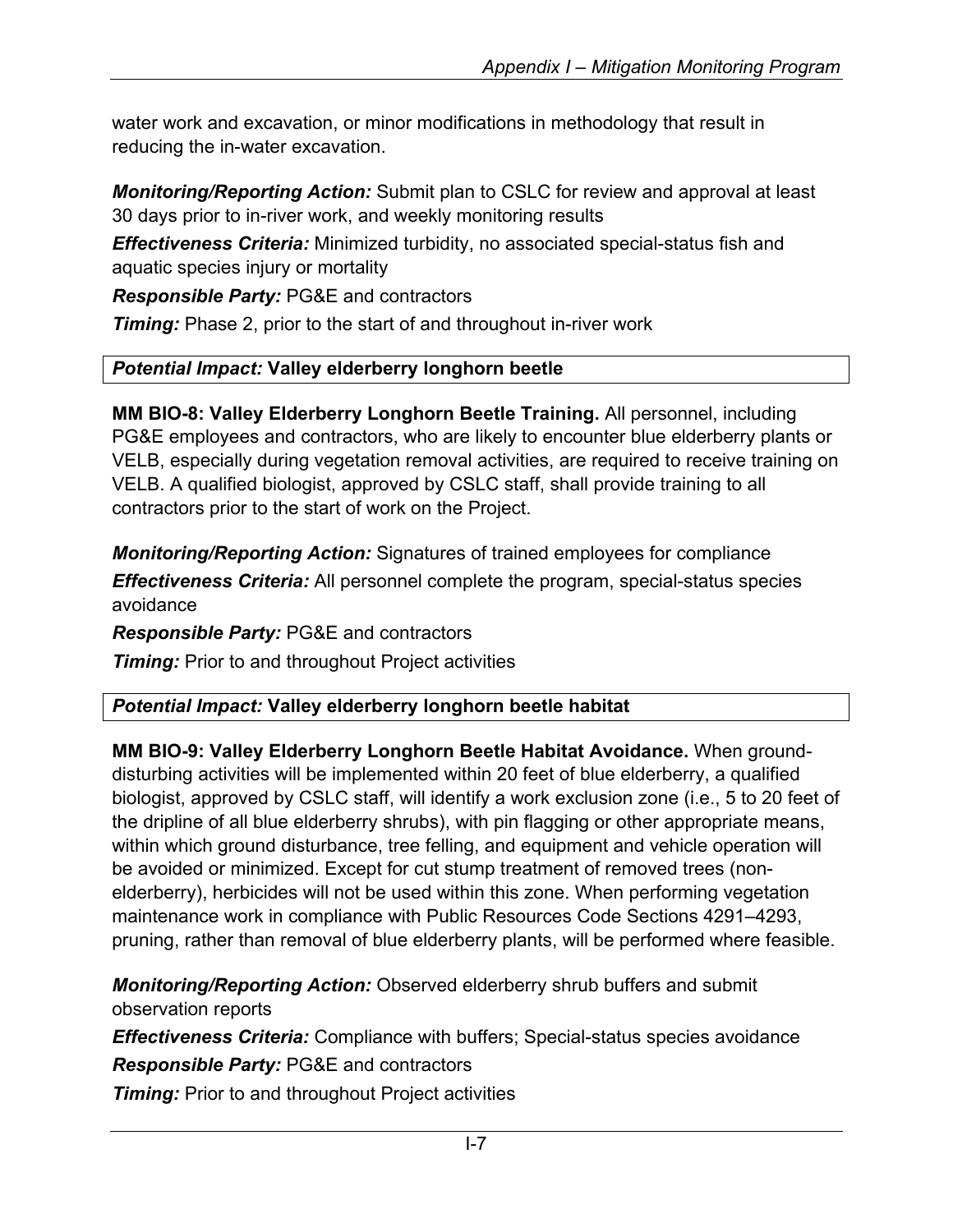## *Potential Impact:* **Valley Elderberry Longhorn beetle habitat loss**

# **MM BIO-10: Blue Elderberry Shrub Removal Documentation and Conservation.**

Permanent impacts due to blue elderberry shrub removal will be overseen and documented by a qualified biologist, approved by CSLC, using the PG&E MRHCP Valley Elderberry Longhorn Beetle Habitat Impact Report Field Form. Removal of blue elderberry shrubs during Project activities will be included in the MRHCP annual report for the purposes of PG&E's regional impact and mitigation tracking for VELB. Compensatory mitigation is provided for permanent impacts to the VELB in accordance with the MRHCP Conservation Strategies.

*Monitoring/Reporting Action:* Provide Impact Report Field Form *Effectiveness Criteria:* Compliance with MRHCP and habitat conservation *Responsible Party:* PG&E and contractors **Timing:** Following elderberry shrub removal

# *Potential Impact:* **Wetlands and riparian habitat**

**MM BIO-11: Site Restoration Plan.** A Site Restoration Plan will be developed that will include the replacement of vegetation removed for completion of the Project, subject to approval by levee authorities for consistency with vegetation allowed to grow within an adopted plan of flood control. A Site Restoration Plan shall provide for restoration of the site to pre-existing conditions to the extent feasible and establish performance criteria and monitoring to ensure restoration to pre-project conditions. If replacement of large woody vegetation is restricted onsite for consistency with levee authority requirements, offsite replacement for tree removal may be considered. The Site Restoration Plan shall be submitted to the CSLC for approval 30 days prior to the start of construction.

*Monitoring/Reporting Action:* Submit Site Restoration Plan to CSLC for review and approval at least 14 days prior to work in the river floodplain, observation reports *Effectiveness Criteria:* Restoration of disturbed wetland habitats

*Responsible Party:* PG&E and contractors

**Timing:** Prior to the start and at the completion of Project activities

*Other applicable mitigation measures for potential impacts to biological resources*

**MM HAZ-1: Project Work and Safety Plan, MM HAZ-2: Inadvertent Release Contingency Plan, MM HYDRO-1: Stormwater Pollution Prevention Plan**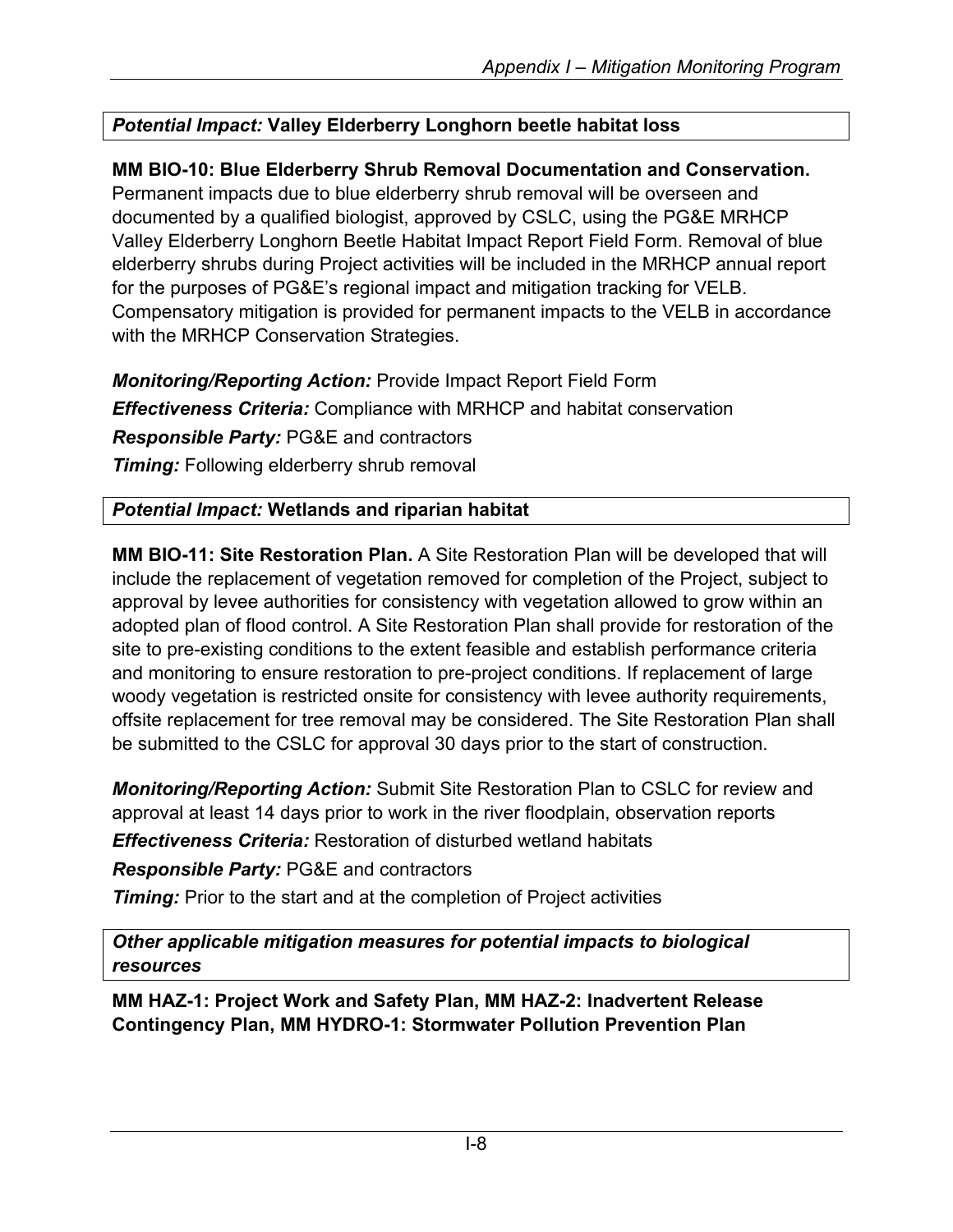# **1.4.3 CULTURAL / TRIBAL CULTURAL RESOURCES**

### *Potential Impact:* **Unknown cultural or tribal cultural resources**

### **MM CUL-1/TCR-1: Cultural and Tribal Cultural Resources Awareness Training.**

Prior to Project implementation, a consultant and construction-worker cultural and tribal cultural resources awareness training program for all personnel involved in Project implementation shall be developed in coordination with the PG&E Cultural Resource Specialist (CRS), the qualified on-site archaeologists and consulting Native American tribe, Yocha Dehe Wintun Nation. The training will be conducted by the Project archaeologist and Tribal Representative(s) and must be provided to all Project employees, contractors, subcontractors, and other workers prior to their involvement in any ground disturbing activities, with subsequent training sessions to accommodate new personnel becoming involved in the Project. Evidence of compliance with this mitigation measure shall be documented within pre-Project compliance documentation materials prior to Phase 1 and Phase 2 mobilizations.

The purpose of the training will be to educate on-site construction personnel as to the sensitivity of archaeological and tribal cultural resources in the Project area, including understanding the difference between non-Native archaeological resources (cultural resources) and resources that are Native American in nature (tribal cultural resources). The training will also cover the requirements of the plan identified in MM CUL-2/TCR-2, including the possibility of exposing cultural or tribal cultural resources, guidance on recognizing such resources, and direction on procedures if a potential resource is encountered. The Applicant will instruct all Project personnel that touching, collecting, or removing cultural materials from the property is strictly prohibited. The program will also underscore the requirement for confidentiality and culturally appropriate treatment of any find of significance to Native Americans, consistent with Native American tribal values and customs.

The training shall include, at a minimum:

- A brief overview of the cultural sensitivity of the Project site and surrounding area;
- What resources could potentially be identified during ground disturbance;
- The protocols that apply in the event unanticipated cultural or tribal cultural resources are identified, including who to contact and appropriate avoidance measures until the find(s) can be properly evaluated;
- Consequences in the event of noncompliance; and,
- Safety procedures when working with monitors.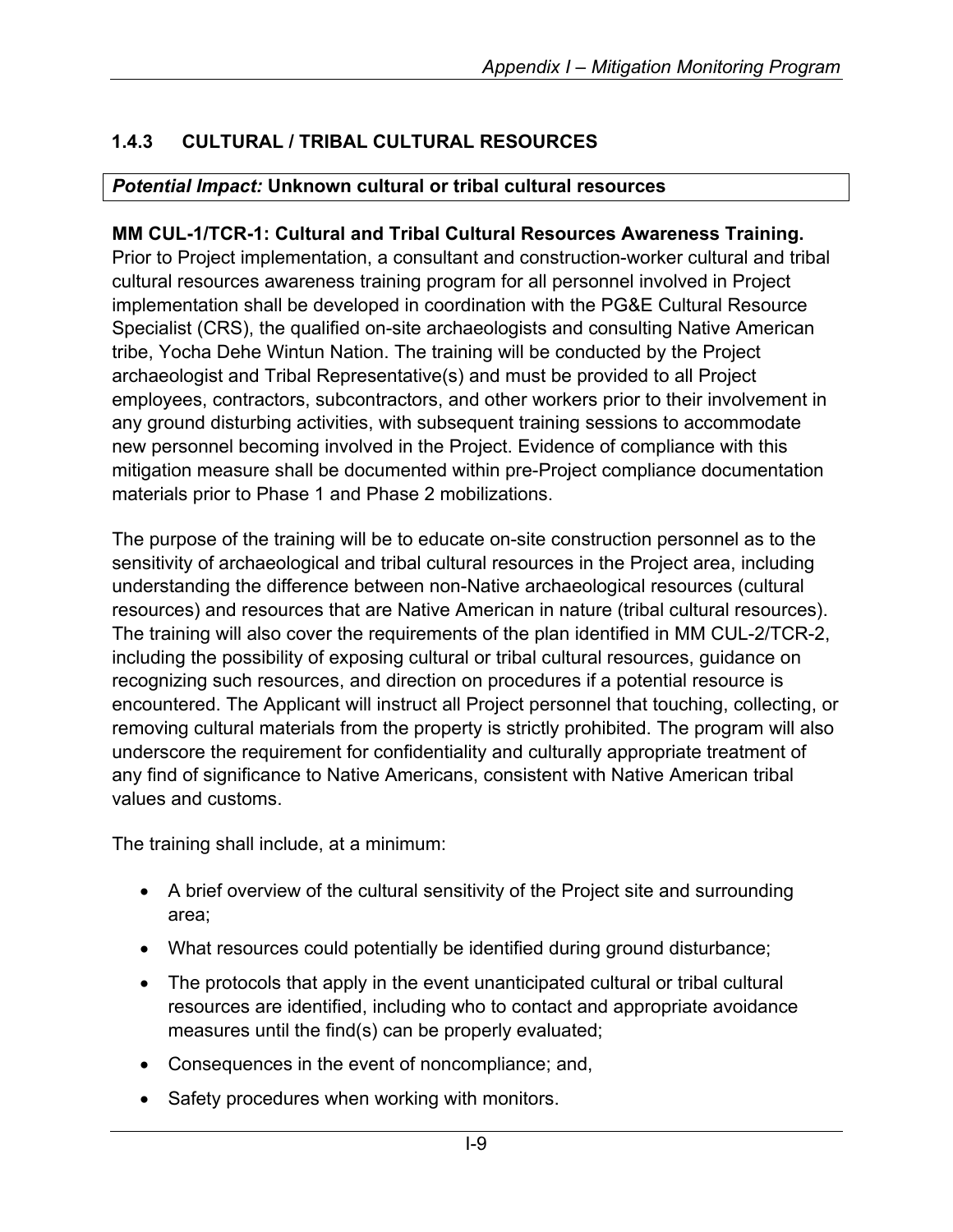*Monitoring/Reporting Action:* Pre-Project training for contractors of cultural and tribal cultural resource sensitivity, training documented to CSLC

*Effectiveness Criteria:* Reduced potential impacts to unknown cultural and tribal cultural resources

*Responsible Party:* PG&E, contractors, and CSLC

*Timing:* Phases 1 and 2, prior to construction

# *Potential Impact:* **Unknown cultural or tribal cultural resources**

#### **MM CUL-2/TCR-2: Cultural and Tribal Cultural Resources Management and Treatment Plan (CRMTP).** Prior to implementation of Phase 1 and Phase 2 activities,

PG&E shall develop a comprehensive Cultural Resources Management and Treatment Plan (CRMTP) for review and concurrence by CSLC staff and the consulting tribe(s). No tribal cultural resources shall be collected, relocated, or otherwise impacted until the approved CRMTP is in place. The purpose of the CRMTP is to describe the procedures and requirements for protection and treatment of both non-Native American archaeological or historic resources and tribal cultural resources that may be discovered during Project implementation. The CRMTP shall be provided to the CSLC and representatives from the consulting tribe (Yocha Dehe Wintun Nation) for review and concurrence at least 45 days before the start of construction. The Applicant shall fully carry out, implement, and comply with the CRMTP throughout all phases of construction.

The CRMTP shall include at a minimum:

- A description of the roles and responsibilities of cultural resources personnel, including the PG&E Cultural Resource Specialist (CRS), the qualified on-site archaeologists, and Tribal Representatives (who may also be monitors), and the reporting relationships with Project construction management, including lines of communication and notification procedures;
- Description of how the monitoring shall occur and the frequency of monitoring, consistent with the recommendations submitted by the consulting tribe during consultation on the Project (pursuant to Public Resources Code Sections 21080.3.2 and 21082.3) and reflected in the criteria listed in these mitigation measures;
- Description of what resources may be inadvertently encountered;
- Description of procedures for halting work on the site, establishment of buffer zones around potential finds, and notification procedures;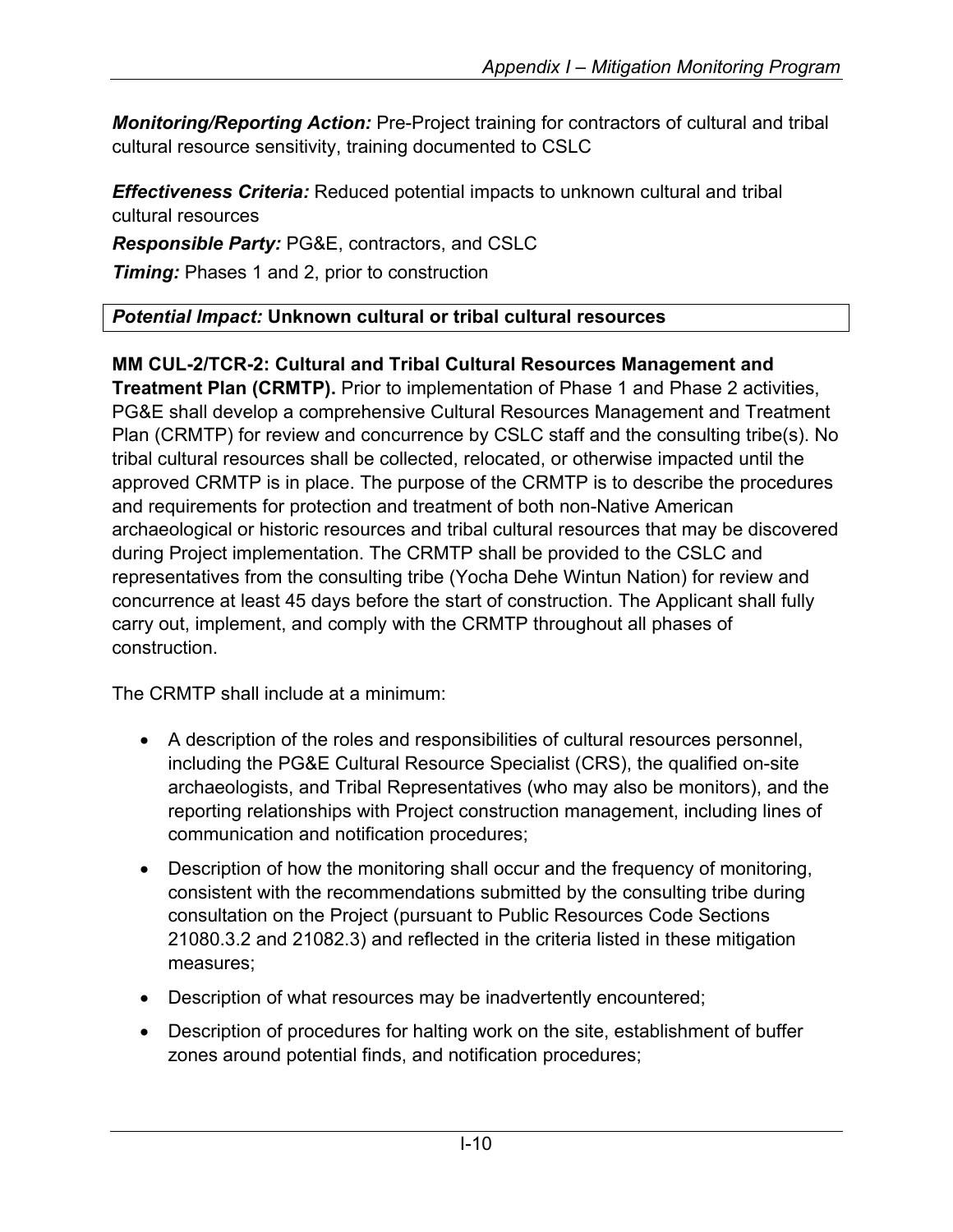- Description of the respective authorities of the PG&E CRS, on-site archaeologist, and Tribal Representative(s) to evaluate and determine significance of discoveries, and authority to determine appropriate treatment, depending on whether the discovery is Native American in nature;
- Provisions for treatment of tribal cultural resources consistent with MM TCR-6 (Treatment of Tribal Cultural Resources) and the recommended treatment protocols submitted by the consulting tribes during consultation on the Project (pursuant to Public Resources Code Sections 21080.3.2 and 21082.3);
- Provisions for the culturally appropriate handling of tribal cultural resources, if avoidance is infeasible, including procedures for temporary custody, processing materials for reburial, minimizing handling of cultural materials, and development of a reburial plan and agreement for returning materials to a suitable location in the Project area where they would not be subject to future disturbance;
- Procedures for the appropriate treatment of human remains, pursuant to California Health and Safety Code section 7050.5 and California Public Resources Code section 5097.98, which include procedures for determination of a most likely descendant by the Native American Heritage Commission;
- A description of monitoring reporting procedures including the requirement that reports resulting from the Project be filed with the Northwest Information Center (NWIC) and the North Central Information Center (NCIC) and copies provided to CSLC, ACOE, and the consulting tribe (Yocha Dehe Wintun Nation), consistent with their geographic affiliation, within one year of Project completion.

*Monitoring/Reporting Action:* Submit CRMTP to CSLC and California Native American tribe for review and approval *Effectiveness Criteria:* Approved CRMTP *Responsible Party:* PG&E and CSLC **Timing:** 45 days prior to Phase 1 implementation

## *Potential Impact:* **Unknown cultural or tribal cultural resources**

**MM CUL-3/TCR-3: Cultural and Tribal Cultural Resources Monitoring.** In addition to providing the training required by MM CUL-1/TCR-1, the PG&E CRS and/or their on-site archaeologist, shall provide monitoring during implementation of Phase 1 and Phase 2 activities, as may be specified in the CRMTP required by MM CUL- 2/TCR-2. The Applicant shall also retain a Yocha Dehe Wintun Nation Tribal Representative, if one is available, who will monitor all Project construction areas. Activities to be monitored include, but are not limited to, the Phase 1 HDD bore pits excavated for the East and West Work Areas as well as terrestrial trenching for both Phase 1 and Phase 2. The Tribal Representative(s) shall each have the authority to temporarily halt or redirect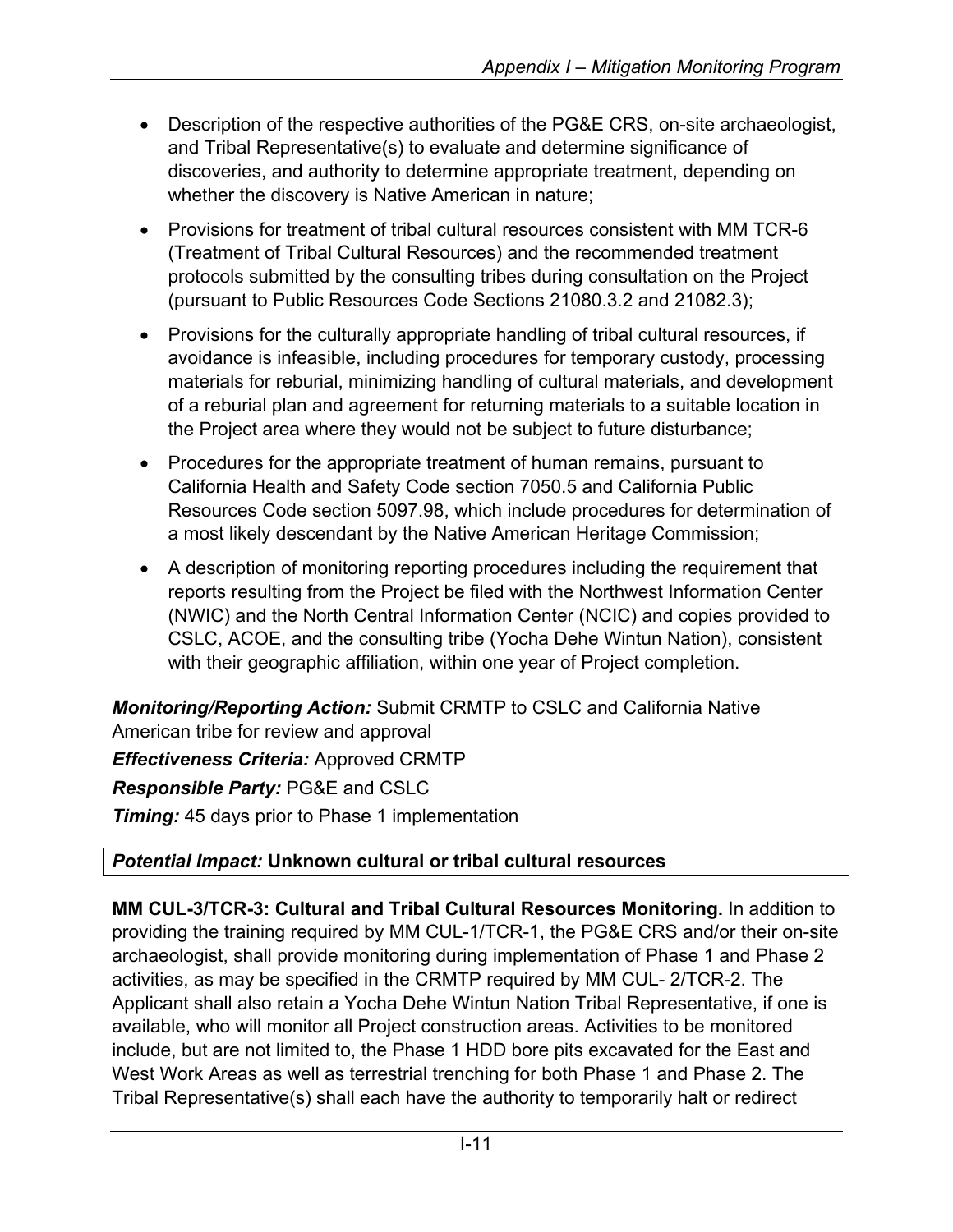construction in the event that potentially significant cultural resources or tribal cultural resources are discovered during Project related activities. The work stoppage or redirection shall occur to an extent sufficient to ensure that the resource is protected from further impacts. Detailed monitoring procedures, including criteria for increasing or decreasing monitoring and the location and scope of monitoring activities agreed to by both PG&E CRS designated on-site archaeologist and tribal monitor(s), will be outlined in the CRMTP identified in MM CUL-2/TCR-2. The Applicant shall provide a minimum two week notice to the on-site archaeologist and designated representatives from the consulting tribe(s) prior to all activities requiring monitoring and shall provide safe and reasonable access to the Project site. The monitors, if available, shall work in collaboration with the inspectors, Project managers, and other consultants hired/employed by PG&E or their Contractor.

*Monitoring/Reporting Action:* CRS/on-site archaeologist and California Native American tribe monitors present during ground disturbance

*Effectiveness Criteria:* Discovery and identification of unknown cultural or tribal resources, if present

*Responsible Party:* PG&E and CSLC

*Timing:* Phases 1 and 2, during construction

### *Potential Impact:* **Unknown tribal cultural resources**

**MM TCR-4: Monitoring and Inspection of Grading and Excavation**. To ensure previously unknown subsurface tribal cultural resources are avoided, identified, and protected, the following procedures shall be followed:

- Should any grading be performed within the Pipe Staging Area, it shall not exceed the 18-inch approximate depth of prior disturbance from agricultural discing and grading activities;
- Due to the potential for encountering buried or redeposited tribal cultural resources, excavation related to establishing the HDD bore pits or tie-ins shall proceed in a manner that allows for periodic inspection of the pits, trenches, and spoils by the Tribal Representative(s). Specific procedures for this excavation monitoring shall be detailed in the CRMTP required in MM CUL2/TCR-2 and shall, at a minimum, describe the depth of each "layer" that will be excavated between inspections, and procedures to ensure safety of the Tribal Representative(s) inspecting the pits, trenches, and spoils area.

*Monitoring/Reporting Action:* CRS/on-site archaeologist and California Native American tribe(s) monitors present during ground disturbance

*Effectiveness Criteria:* Protection of unknown cultural or tribal resources, if present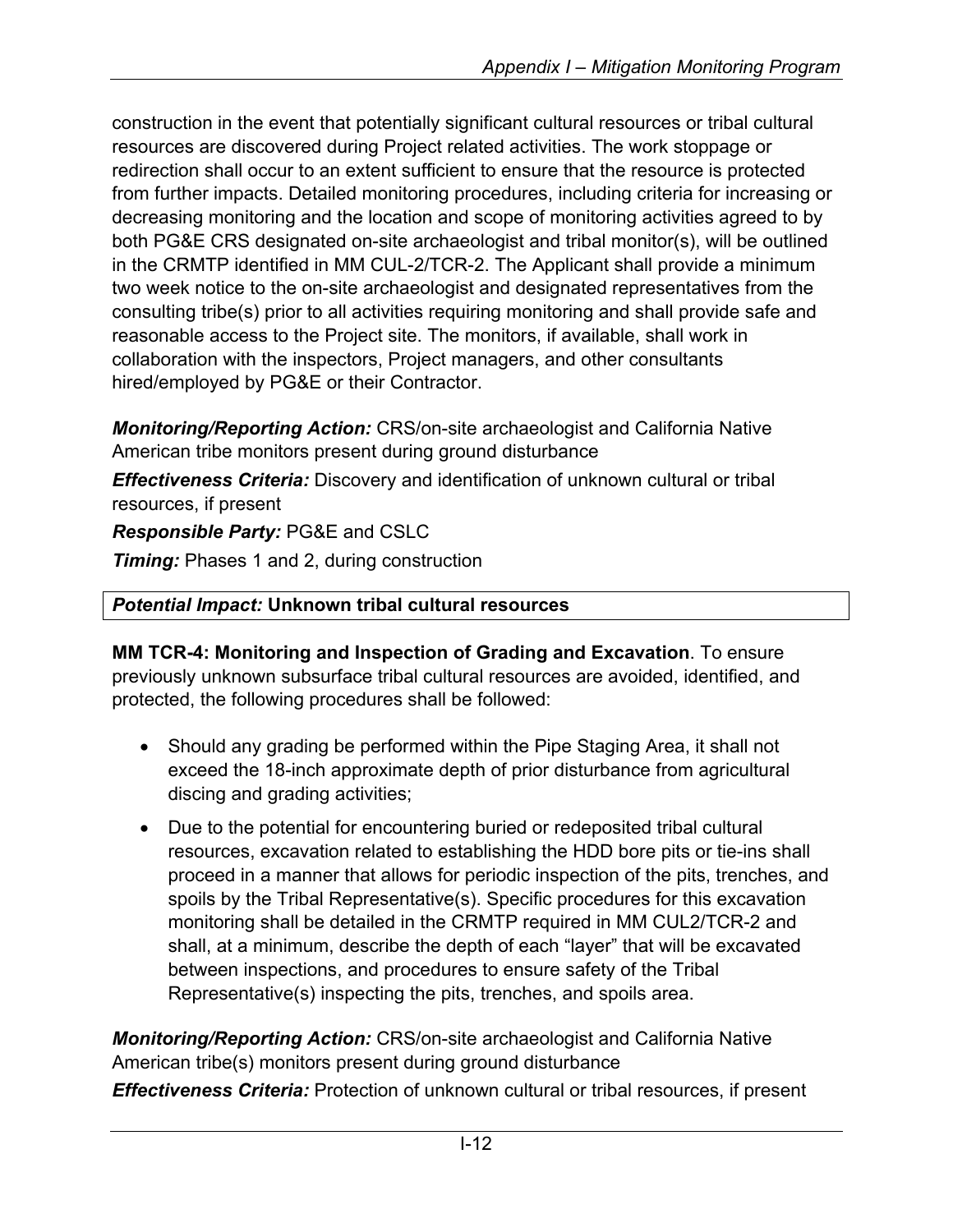# *Responsible Party:* PG&E and CSLC

*Timing:* Phases 1 and 2, during construction

### *Potential Impact:* **Unknown cultural or tribal cultural resources**

# **MM CUL-4/TCR-5: Discovery of Previously Unknown Cultural or Tribal Cultural**

**Resources.** If any potential tribal cultural resources, archaeological resources, other cultural resources, or articulated or disarticulated human remains are discovered by the Tribal Monitor(s)/designated on-site archaeologist, or other Project personnel during construction activities, all work shall cease within 100 feet of the find, or an agreed upon distance based on the Project area and nature of the find. Work stoppage shall remain in place until the Tribal Monitor, PG&E CRS and the designated on-site archaeologist have jointly determined the nature of the discovery, and the significance of the discovery has been determined by either the archaeologist/cultural resources specialist (for cultural resources) or the Tribal Monitor (for tribal cultural resources), as detailed in the CRMTP identified in MM CUL-2/TCR-2. Tribal cultural resources shall not be photographed nor be subjected to any studies beyond such inspection as may be necessary to determine the nature and significance of the discovery. If the discovery is confirmed as potentially significant or a tribal cultural resource, an Environmentally Sensitive Area (ESA) will be established using fencing or other suitable material to protect the discovery during subsequent investigation. No ground-disturbing activities will be permitted within the ESA until the area has been cleared for construction. The exact location of the resources within the ESA must be kept confidential and measures shall be taken to secure the area from site disturbance and potential vandalism.

Impacts to previously unknown significant cultural and tribal cultural resources shall be avoided through preservation in place, if feasible. If the on-site archaeologist or Tribal Monitor, as appropriate, determines that damaging effects on the cultural or tribal cultural resource can be avoided in place, then work in the area may resume provided the area of the discovery remains clearly marked for no disturbance. Title to all archaeological sites, historic or cultural resources, and tribal cultural resources on or in the tide and submerged lands of California is vested in the State and under CSLC jurisdiction. The final disposition of archaeological, historical, and tribal cultural resources recovered on State lands under CSLC jurisdiction must be approved by the CSLC.

*Monitoring/Reporting Action:* Tribal Monitor, PG&E CRS and the designated on-site archaeologist to evaluate the find and report to CSLC *Effectiveness Criteria:* ESA established for potentially significant find(s)

*Responsible Party:* PG&E, contractors, and CSLC

*Timing:* Phases 1 and 2, during construction activities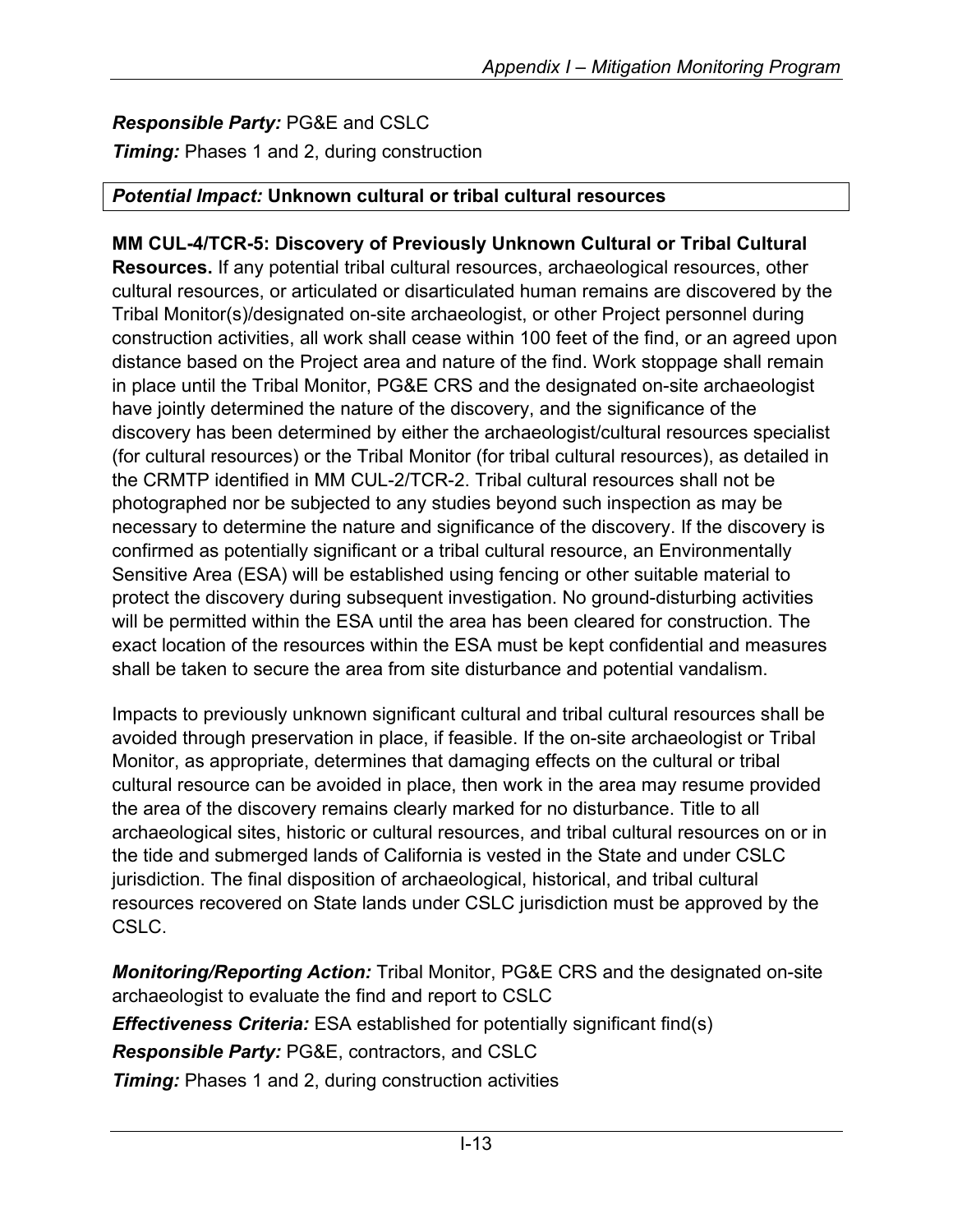### *Potential Impact:* **Unknown tribal cultural resources**

**MM TCR-6: Treatment of Tribal Cultural Resources.** If it is determined that avoidance of an unanticipated discovery of a tribal cultural resource is infeasible, the resource will be treated in a culturally appropriate manner pursuant to the treatment protocols developed for the CRMTP identified in MM CUL-2/TCR-2. Such treatment may include, subject to landowner cooperation, temporary recovery and subsequent reburial of materials pursuant to an excavation and reburial plan developed by the Yocha Dehe Winton Nation (and other consulting tribes, as appropriate) in coordination with the Project Archaeologist and CSLC. Removal of tribal cultural resources shall be conducted by or in the presence of the Tribal Representative(s), unless otherwise directed by the tribe(s). Removed materials shall be temporarily curated on site, in a secure, climate-controlled location, or with a custodian agreed to by the Tribal Representative(s), until such time as the materials can be reburied as close to the original location as possible. If reburial within or near the original location is not feasible, reburial shall occur in accordance with the reburial agreement described in the CRMTP identified in MM CUL-2/TCR-2, which will include, at a minimum, measures and provisions to protect the reburial area from any future impacts (vis a vis Project plans, conservation/preservation or cultural easements, etc.) and provisions for cultural access.

After completion of the Project, a monitoring report that details the implementation of the CRMTP will be prepared and submitted to CSLC, ACOE, consulting tribes, and PG&E. The methods, results, and findings of all monitoring and treatment activities will be presented in this report that will include background information on the project, document methods, actions implemented, results, and will summarize daily monitoring reports. The qualified consultant preparing this monitoring report shall seek input from the consulting tribes to ensure tribal perspectives are incorporated into the discussion.

*Monitoring/Reporting Action:* Treatment plan(s) for any found tribal cultural resource that cannot be preserved in place

*Effectiveness Criteria:* Treatment plan(s) approved by Tribal Representative(s)

*Responsible Party:* PG&E, contractors, and CSLC

**Timing:** Phases 1 and 2, during construction activities as well as post-Project if necessary

### *Potential Impact:* **Unanticipated discovery of human remains**

**MM CUL-5/TCR-7: Unanticipated Discovery of Human Remains.** If human remains or associated grave goods (e.g., non-human funerary objects, artifacts, animals, ash or other remnants of burning ceremonies) are encountered, all ground disturbing activities shall halt within 100 feet of the discovery or other agreed upon distance based on the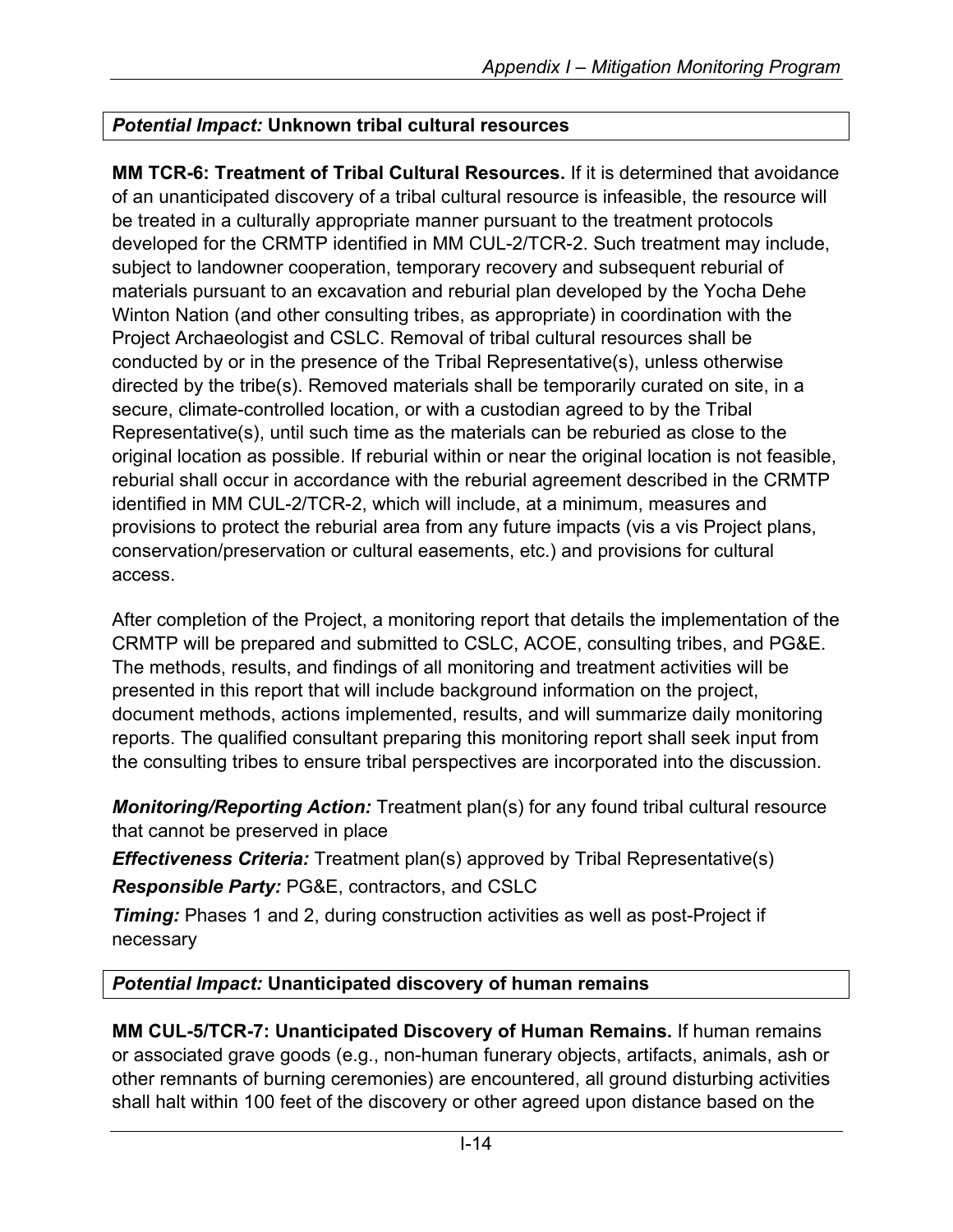project area and nature of the find; the remains will be treated with respect and dignity and in keeping with all applicable laws including California Health and Safety Code section 7050.5 and California Public Resources Code section 5097.98. If representatives are not already on site when a discovery is made, the Project Archaeologist or their designated on-site cultural resources specialist, Tribal Representative(s), the Applicant, and CSLC shall be notified immediately. The archaeologist shall contact the County Coroner within 24 hours. If human remains are determined by the County Coroner to be of Native American origin, the County Coroner shall notify the Native American Heritage Commission within 24 hours of this determination, and the Native American Heritage Commission shall identify a Most Likely Descendent. No work is to proceed in the discovery area until consultation is complete and procedures to avoid or recover the remains have been implemented. Unless otherwise required by law, the site of any reburial of Native American human remains shall not be disclosed and will not be governed by public disclosure requirements of the California Public Records Act, Cal. Govt. Code § 6250 et seq. The reburial agreement described in the CRMTP identified in MM CUL2/TCR-2 shall include specific details about temporary custody of remains, reburial location, confidentiality, and recordation in the California Historic Resources Inventory System.

*Monitoring/Reporting Action:* Notifications/Consultations with County Coroner and NAHC (if applicable), copy to CSLC

*Effectiveness Criteria:* Reduced impacts to human remains (if found)

*Responsible Party:* PG&E, contractors, and CSLC

*Timing:* Phases 1 and 2, during construction activities

# **1.4.4 GEOLOGY, SOILS, AND PALEONTOLOGICAL RESOURCES**

*Applicable mitigation measures for potential impacts to geology, soils, and paleontological resources*

**MM BIO-11: Site Restoration Plan, MM HYDRO-1: Stormwater Pollution Prevention Plan**

# **1.4.5 HAZARDS AND HAZARDOUS MATERIALS**

*Potential Impact:* **Water or soil contamination**

**MM HAZ-1: Project Work and Safety Plan.** A Project Work and Safety Plan (PWSP) shall be submitted to CSLC staff and all other pertinent agencies for review and approval at least 30 days prior to the implementation of each Project Phase. The PWSP shall include the following information (at a minimum):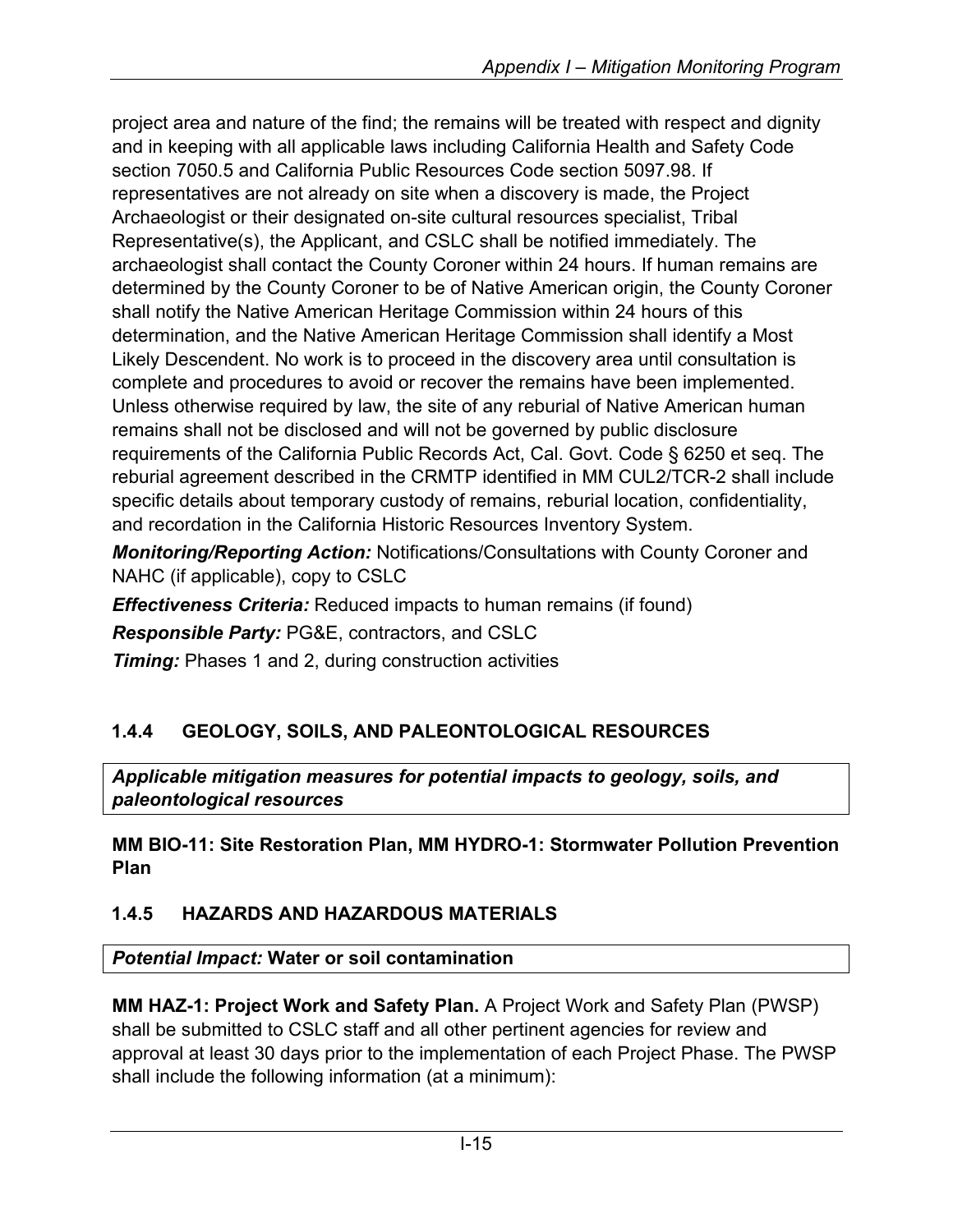- Contact information
- Hazardous Spill Response and Contingency Plan
- Emergency Action Plan
- Summary of the Project Execution Plan
- Project Management Plan, including testing and proper disposal of used HDD fluids and drill cuttings
- Site Safety Plan, including measures for proper handling of hazardous materials including, but not limited to soils containing residual pesticides
- Permit Condition Compliance Matrix

*Monitoring/Reporting Action:* CSLC review and approval of PWSP 30 days prior to Phase 1 implementation, OSRCP documentation including emergency agency notification, on-site spill response team to verify, CSLC approved monitor to ensure compliance

*Effectiveness Criteria:* Reduced risks of water or soil contamination

*Responsible Party:* PG&E and contractors

*Timing:* Phases 1 and 2, prior to and throughout Project activities

## *Potential Impact:* **Drilling fluid migration**

**MM HAZ-2: Inadvertent Release Contingency Plan.** An Inadvertent Release Contingency Plan shall be prepared and implemented to detect and address any inadvertent drilling fluid migration outside of the HDD borehole, including potential drilling fluid migration into the Sacramento River. At least 30 days prior to Phase 1 implementation, PG&E shall submit a Final Inadvertent Release Contingency Plan to CSLC for review and approval.

*Monitoring/Reporting Action:* Submit Inadvertent Release Contingency Plan to CSLC for review and approval, monitoring during HDD activities

*Effectiveness Criteria:* Mitigation of drilling fluid migration (if occurs)

*Responsible Party:* PG&E and HDD drilling contractor

*Timing:* Phase 1, prior to and during HDD drilling activities

## *Potential Impact:* **Existing pipeline/utility disturbance in riverbed**

**MM HAZ -3: Pre- and Post-Project Bathymetric and Surficial Features Multi-Beam Debris Survey.** Pre- and post-Project Bathymetric and Surficial Features Multi-Beam Debris Surveys of the riverbed shall be conducted using a vessel equipped with a multibeam sonar system. The pre-Project survey, used in conjunction with previously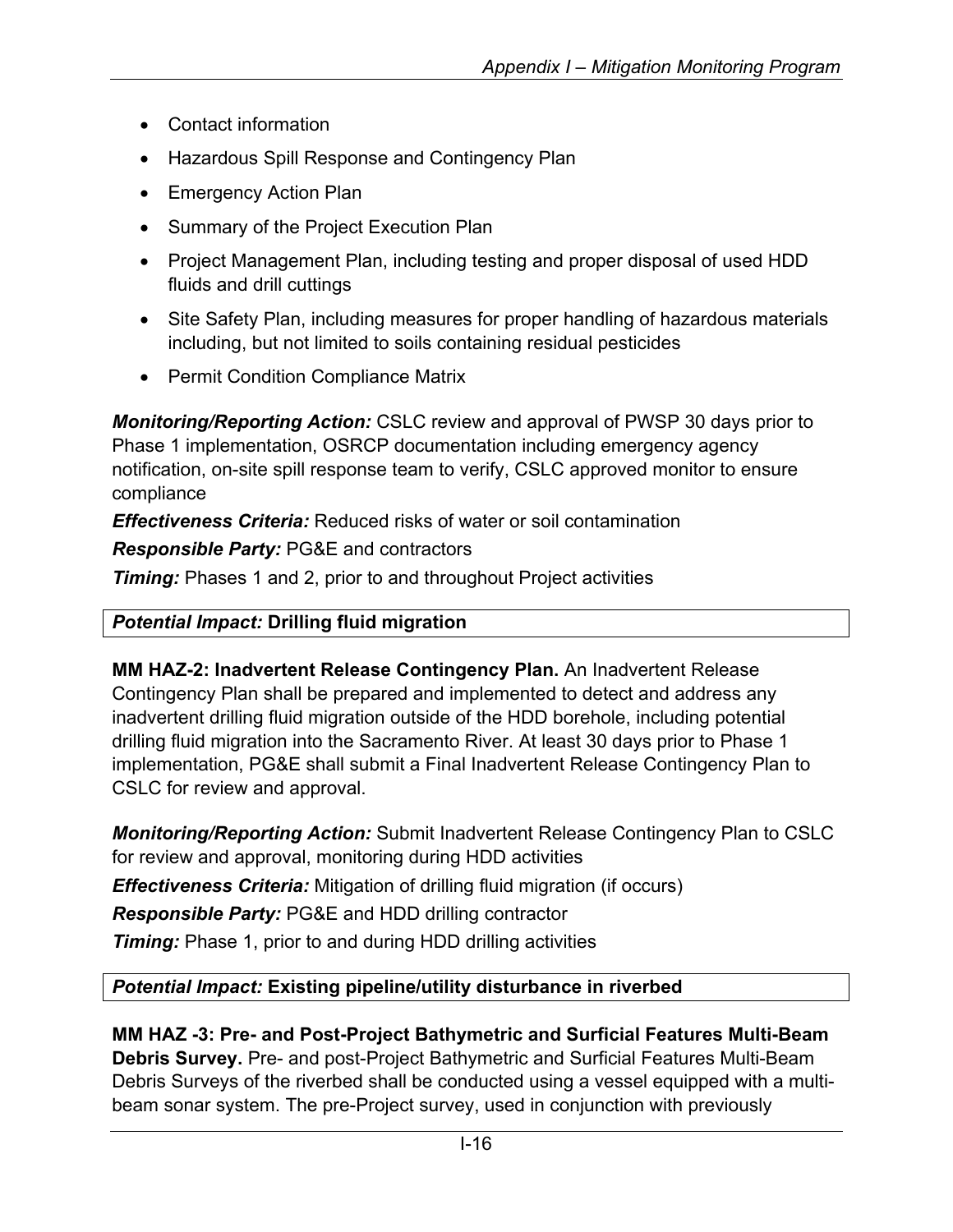collected data, shall serve to fully identify pre-Project bottom contours, debris, and any exposed utilities, and a copy of the survey shall be submitted to CSLC staff for review 30 days prior to Project implementation. A post-Project Bathymetric and Surficial Features Multi-Beam debris survey shall also be performed, and the results compared to the initial baseline survey. Any anomalous objects that were not already found and identified in the pre-Project survey and that remain unidentified during the bathymetric and debris surveys would be positively identified using methods such as divers or ROV. All Project-related debris would be recovered. A Project close-out report with drawings shall be submitted to the CSLC within 60 days of work completion.

*Monitoring/Reporting Action:* Pre-Project and post-Project geophysical debris survey results submitted to CSLC

*Effectiveness Criteria:* Avoidance of pipelines, utilities, and debris as well as removal of all Project-related debris

*Responsible Party:* PG&E and contractors

*Timing:* Phase 2, prior to Project activities, and after Project completion

# *Potential Impact:* **Asbestos exposure**

**MM HAZ-4: Asbestos Handling Procedures**. Construction personnel shall be informed of the potential presence of asbestos-containing material (ACM) at the Project site prior to their assignment. After exposing the existing pipeline for removal, and prior to the start of cutting and tie-in activities, a certified asbestos inspector/consultant shall test whether the coating consists of ACM greater than 1 percent by weight. If testing reveals the coating contains ACM less than 1 percent by weight, the pipeline segment shall be treated as normal construction waste and no additional measures are required. If testing reveals the coating contains ACM equal to or greater than 1 percent by weight, the materials shall be controlled by a certified asbestos abatement contractor in accordance with the regulations and notification requirements of SMAQMD Rule 902 or YSAQMD Rule 4.3, and in accordance with applicable worker safety regulations. All ACM removed from the pipeline segment(s) shall be labeled, transported, and disposed of at a verified and approved ACM disposal facility.

*Monitoring/Reporting Action:* Inspections and testing (if necessary) for asbestos. Lab report results to CSLC, with abatement plan if required

*Effectiveness Criteria:* Proper containment of ACM

*Responsible Party:* PG&E and contractors

*Timing:* Phases 1 and 2, during all pipeline removal and tie-in activities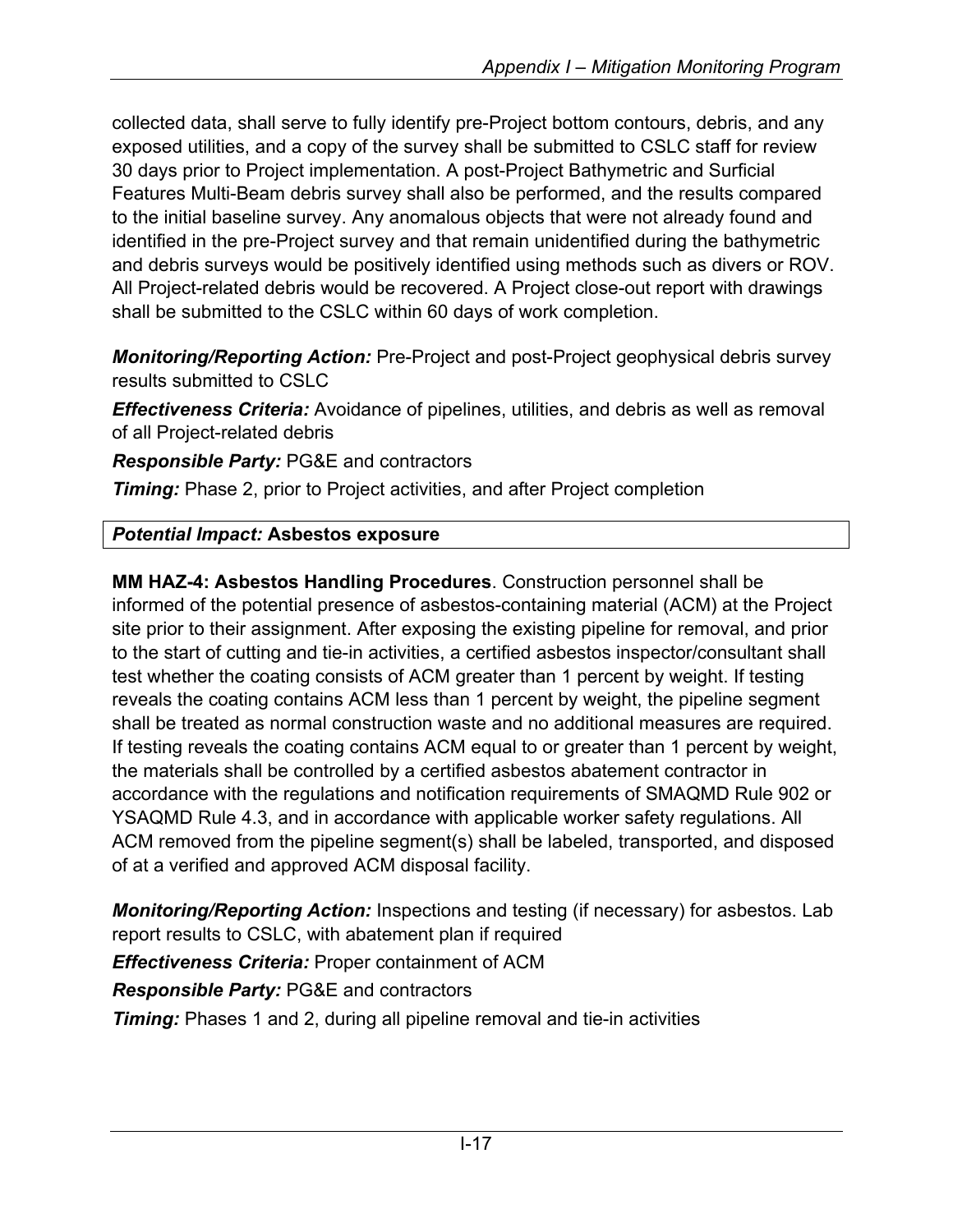## **1.4.6 HYDROLOGY AND WATER QUALITY**

### *Potential Impact:* **Runoff and sedimentation**

**MM HYDRO-1: Stormwater Pollution Prevention Plan**. PG&E or their contractor shall develop and implement a Stormwater Pollution Prevention Plan (SWPPP) consistent with the Statewide NPDES Construction General Permit (Order No. 2012-0006-DWQ). At a minimum, the SWPPP shall include measures for:

- Maintaining adequate soil moisture to prevent excessive fugitive dust emissions, preservation of existing vegetation, and effective soil cover (e.g., geotextiles, straw mulch, hydroseeding) for inactive areas and finished slopes to prevent sediments from being dislodged by wind, rain, or flowing water.
- Installing fiber rolls and sediment basins to capture and remove particles that have already been dislodged.
- Establishing good housekeeping measures such as construction vehicle storage and maintenance, handling procedures for hazardous materials, and waste management BMPs including procedural and structural measures to prevent the release of wastes and materials used at the site.

The SWPPP shall also detail spill prevention and control measures to identify the proper storage and handling techniques of fuels and lubricants, and the procedures to follow in the event of a spill. The SWPPP shall be provided to CSLC staff a minimum of 30 days prior to Project implementation.

*Monitoring/Reporting Action:* SWPPP submitted to CSLC, observation reports *Effectiveness Criteria:* Minimize erosion, siltation, and turbidity *Responsible Party:* PG&E and contractors *Timing:* Phases 1 and 2, during all Project activities

*Other applicable mitigation measures for potential impacts to hydrology and water quality*

**MM HAZ-1: Project Work and Safety Plan, MM HAZ-2: Inadvertent Release Contingency Plan, MM BIO-7: Turbidity Monitoring Plan, MM BIO-11: Site Restoration Plan**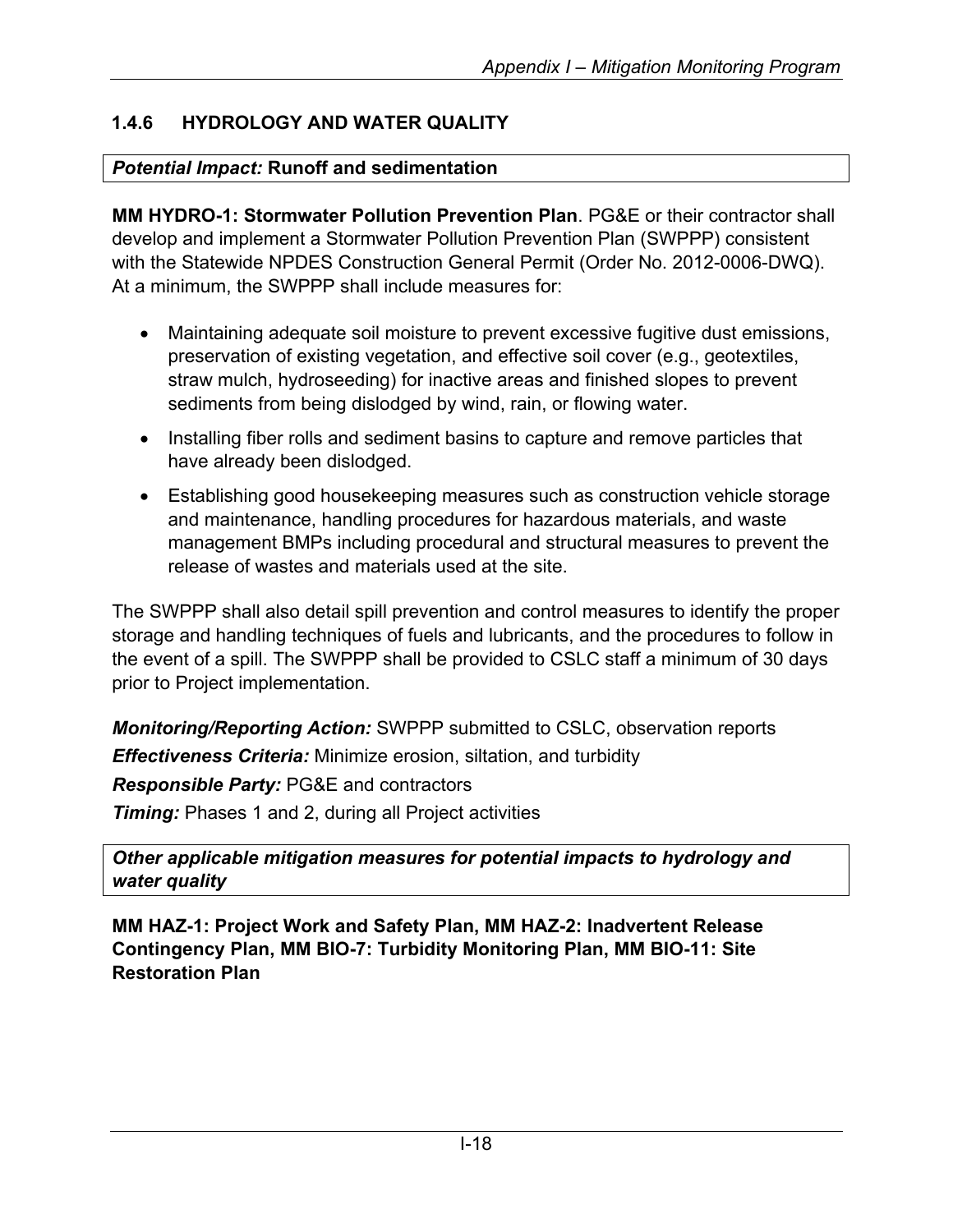## **1.4.7 NOISE**

### *Potential Impact:* **Disturbance from Project noise**

**MM N-1: Work Hours and Alternate Housing**. Work involving noise-generating equipment shall be conducted during the hours of 7:00 a.m. to 7:00 p.m. on weekdays and 8:00 a.m. to 5:00 p.m. on Saturdays. Work involving noise-generating equipment in Sutter County on Sundays shall be prohibited unless permission is granted by Sutter County in advance. If work involving noise-generating equipment is necessary (i.e., pipe pulling) outside of the work windows above, then PG&E will notify residents within 100 feet of the Project area and offer compensation for alternate housing for the time period when noise-generating work is scheduled to occur.

*Monitoring/Reporting Action:* Documentation of compliance *Effectiveness Criteria:* Reduction of potential impact to near-by residents *Responsible Party:* PG&E **Timing:** Phase 1 and Phase 2, prior to scheduled work outside of work windows

### **1.4.8 RECREATION**

### *Potential Impact:* **Interaction with recreational vessels**

**MM REC-1. Riverine Safety Measures**. Prior to in-water activity, PG&E or its designated contractor shall post information at all local marinas and launch facilities concerning Project work locations, times, and other details of activities that may pose hazards to recreational boaters. At all times while Project activities are taking place in the Sacramento River, warning signs and buoys shall be installed upstream and downstream of the work site to provide notice to the public that Project activities are taking place and to exercise caution.

*Monitoring/Reporting Action:* Documentation of compliance

*Effectiveness Criteria:* Reduction of potential impact to recreational vessels

*Responsible Party:* PG&E and contractors

*Timing:* Phase 2, prior to vessel departure to Project area and during all in-water activities

### *Potential Impact:* **Interaction with recreational vessels**

**MM REC-2: Advanced Notice to Mariners.** All in-water activity shall be described in a Local Notice to Mariners to be submitted to the U.S. Coast Guard at least 15 days prior to Phase 2 activities. The Notice shall include: